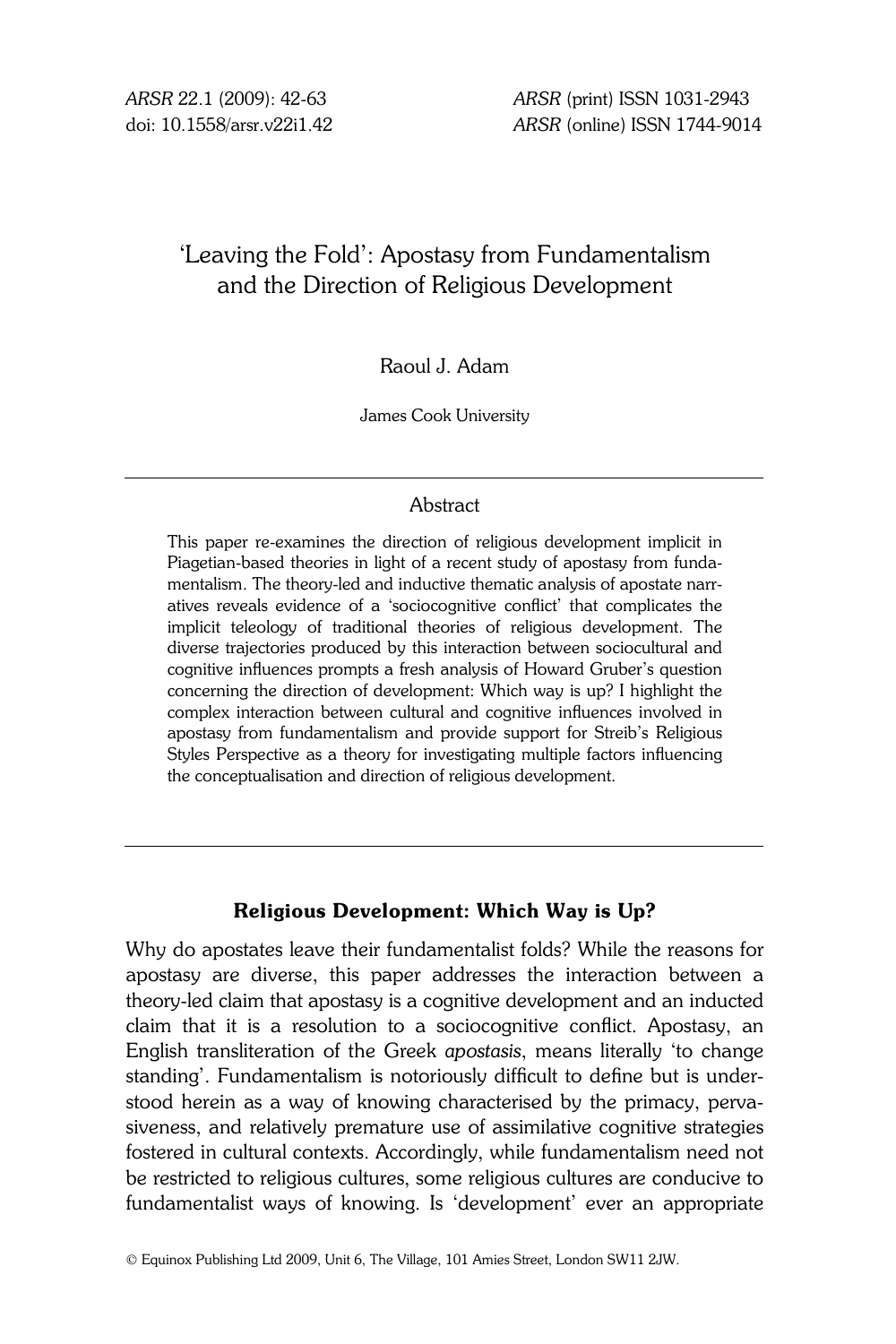description for the change that occurs when an apostate leaves the fundamentalist fold?

 Theories of religious development, such as Fowler's Faith Development Theory (1981) and Oser and Gmünder's Stages of Religious Judgment (1991), traditionally privilege the cognitive dimension of the religious self. They assume a particular 'logic of development' (Streib 2001: 144) that leads in a linear direction from egocentric, exclusive forms of religion to more decentred and inclusive forms of religion. In the structural-developmental tradition of Piaget (1971) and Kohlberg (1971), these theories of religious development implicitly and sometimes explicitly attempt to cross the divide between 'is' and 'ought' by positing a particular developmental imperative where the most valued contents of culture conform to the most accommodating structures of cognition. I use 'contents' in keeping with Oser and Gmünder's (1991: 60) definition, to denote the 'words and ways of religious practices' which 'form the basic religious knowledge of a certain culture'. I argue for the logic and value of structural-developmental perspectives, while highlighting the need for complementary perspectives that capture the complex interaction between cognitive structures and the contents of religious cultures in the 'lifeworld', or Lebenswelt, of an individual.

 The study of apostasy from fundamentalism reveals that cognitive development does not always take centre stage in the theatre of the religious lifeworld and when it does, the price for its performance can be socially and emotionally costly. In developmental terms, the cost is associated with a 'sociocognitive conflict' (Doise and Mugny 1984) between an individual's cognition and a sociocultural consensus. The characteristic fundamentalist fear of a Nietzschean nihilistic void beyond its own provincial certainties is perhaps not as developmentally childish as traditional developmental theories of religion first supposed. The study of apostates who step out of the cognitive certainties of fundamentalism prompts researchers in religion to reflect further on the dynamic interaction between the lifeworld of the individual and the cognitive operations and structures with which they navigate it. Collectively, the dynamics of apostasy from fundamentalism prompt a revisiting of Gruber's (1986) confronting question in the context of religious development: 'Which way is up?'.

#### Religious Development: Room for Research

The post-Piagetian field of cognitive development has undergone changes that are yet to influence a field of religious development still dominated by Piagetian-based typologies. For instance, researchers in cognitive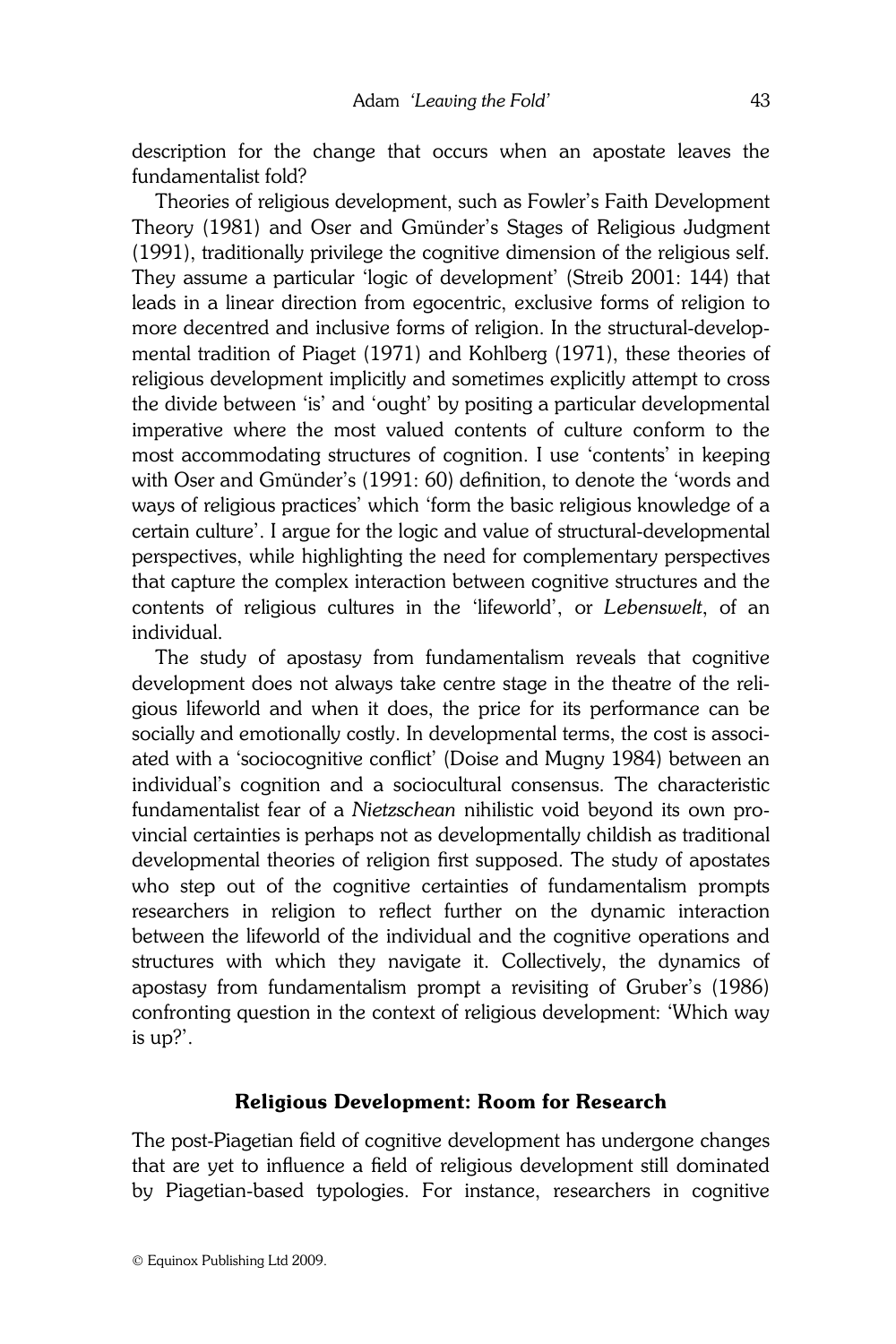development have long acknowledged, but perhaps neglected to observe, sociocultural influences on cognition. In the context of cognitive development, Doise and Mugny (1984: 7) write, 'at the level of empirical investigations, the issue of a possible feedback effect of the social on the cognitive is not considered; research goes no further than ascertaining the existence of correlations between the two domains'. Current theories in cognitive development grapple more consciously than their Piagetian predecessors with issues of domain specificity (Cosmides and Tooby 1994), interaction between culture and cognition (Boyer 1994; Evans 2000, 2001), and evolutionary understandings of cognition (Siegler 1996). Neo-Piagetian and post-Piagetian conceptualisations of cognitive development emphasise the 'natural selection' and application of cognitive operations in changing environments. As such, they invite a reassessment of the implicitly teleological and liberal Protestant direction of religious development in traditional theories like Fowler's Faith Development Theory. Fowler (1981: 273) noted in his own work a lack of theoretical exploration that takes seriously the structuring power of contents: 'It is true, however, that in trying to construct these empirically founded descriptions of structural stages in faith I and my associates neglected, until very recently, any effort at a theoretical account of the interplay of structure and content in the life of faith', a neglect implicit in the omission of Vygotsky's (1962) socio-historical theory of development in Fowler (1981) and Oser and Gmünder (1991). Likewise, Reich (2002: 12) acknowledges the influence of social factors on cognitive development and notes his own lack of systematic attention to the relationship in Developing the Horizons of the Mind, where he proposes a cognitive developmental approach to the relationship between science and religion: 'cognitive performance and development are not independent of the social context… While acknowledging this fact, social context is hardly dealt with here in any systematic fashion as far as discussing relational and contextual reasoning proper is concerned'. Such statements obviously reflect the space–time demands of necessary research emphases rather than any scholarly oversight. However, it is dangerously easy for cognition to assume primacy in religious development in the absence of interdisciplinary studies.

 Streib (2001: 143-44; see also 2005) offers perhaps the most recent and pointed challenge to the privileging of cognition in the process of religious development:

On the other hand, the faith development paradigm, with its focus on religious cognition and its almost unquestioned adoption of the structuraldevelopmental 'logic of development,' needs to be qualified in order to account for the rich and deep life-world-related dimensions of religion—but also of fundamentalist turns.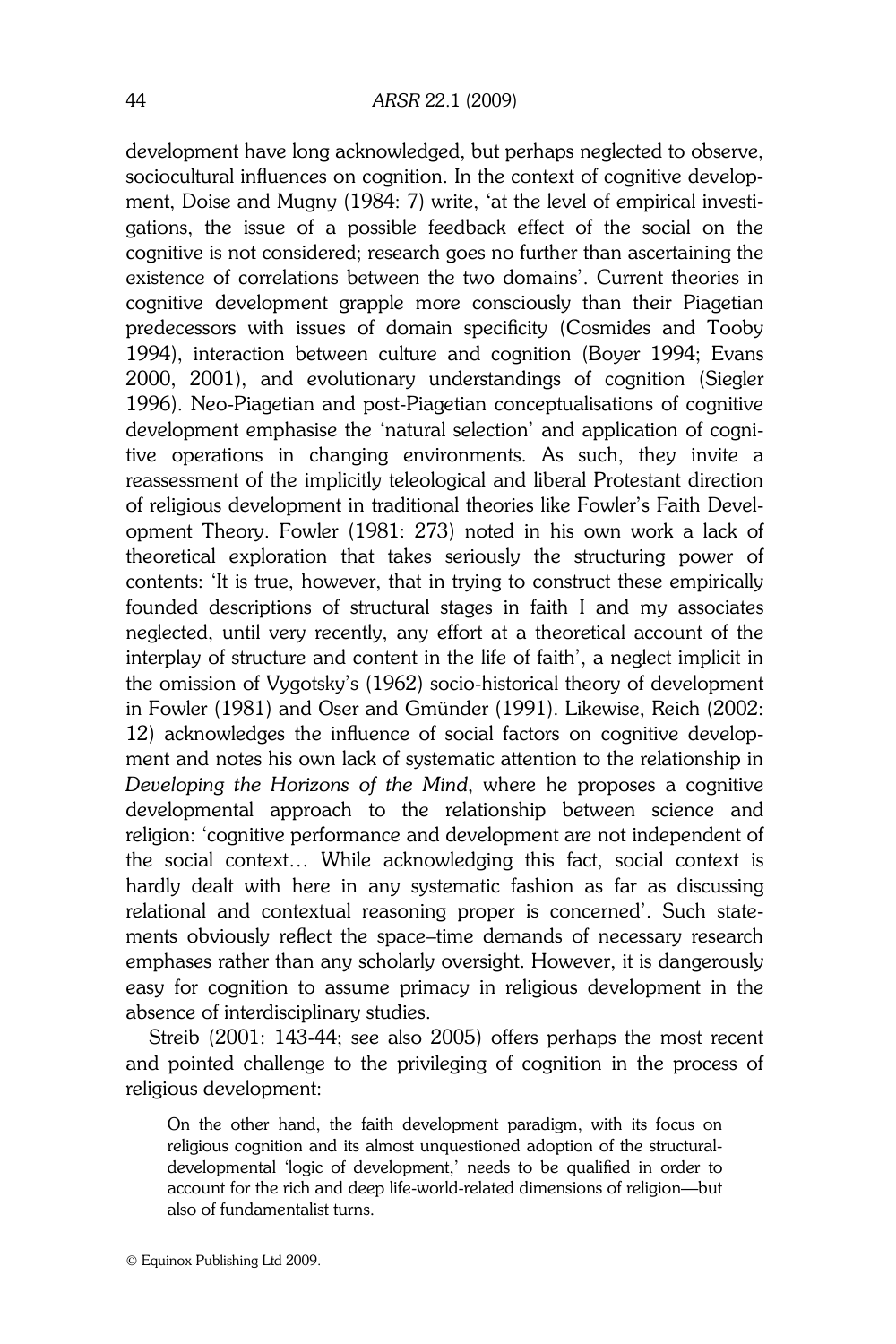The challenge highlights an enduring gap in existing research that can be filled with empirical studies of the interaction between sociocultural and cognitive factors. Apostasy from fundamentalism provides a context for examining post-Piagetian refinements to the field of religious development, and subsequently, reassessing the direction of development.

## The Apostasy from Fundamentalism Project (AFFP)

The Apostasy from Fundamentalism Project (AFFP) represents recently completed research at the University of Queensland, Australia.<sup>1</sup> The study provides an exploratory thematic analysis of representative fundamentalist and apostate literature as well as 98 unstructured apostate narratives and 105 open-ended surveys. Surveys were administered online and in hardcopy format. Narratives were collected in hardcopy from regional participants and published anthologies and in electronic form from online archives of apostate narratives. Narratives and surveys were included on the basis of self-reported strength of identification as 'fundamentalist', and for Christian participants, level of past participation in a fundamentalist denomination consistent with Smith's (1990) denominational classifications used in The American General Social Survey (GSS) (Davis, Smith, and Marsden 2002). Collectively, this data represents over 200 self-identified apostates from Christian ( $n = 128$ ) and Muslim ( $n = 75$ ) fundamentalisms. The surveys and narratives were subjected to qualitative theory-led and inductive thematic analyses with the assistance of data analysis software Atlas.ti Version V. Key Word in Context (KWIC) frequency analyses were used to inform some themes. The survey structure and theory-led thematic coding of narratives was informed by three representative structural-developmental theories: Fowler's Faith Development Theory (1981), Oser and Gmünder's Stages of Religious Judgment (1991), and Reich's Levels of Relational and Contextual Reasoning (2002). The purpose of the project was to apply and to reflect on cognitive approaches to religious development. Accordingly, a set of 'meta-theoretical' themes was also included to analyse narratives in the AFFP and inform a critique of cognitive-structural theories of religious development. These themes identified developmental ambiguities and anomalies as well as sociocultural and emotional factors influencing the direction of development. Several further themes related to physical and spiritual dimensions of development were inducted through an initial reading of the narratives.

 <sup>1.</sup> The study was funded with an award from the University of Queensland Postgraduate Research Scheme (UQPRS) and conducted between 2004 and 2007.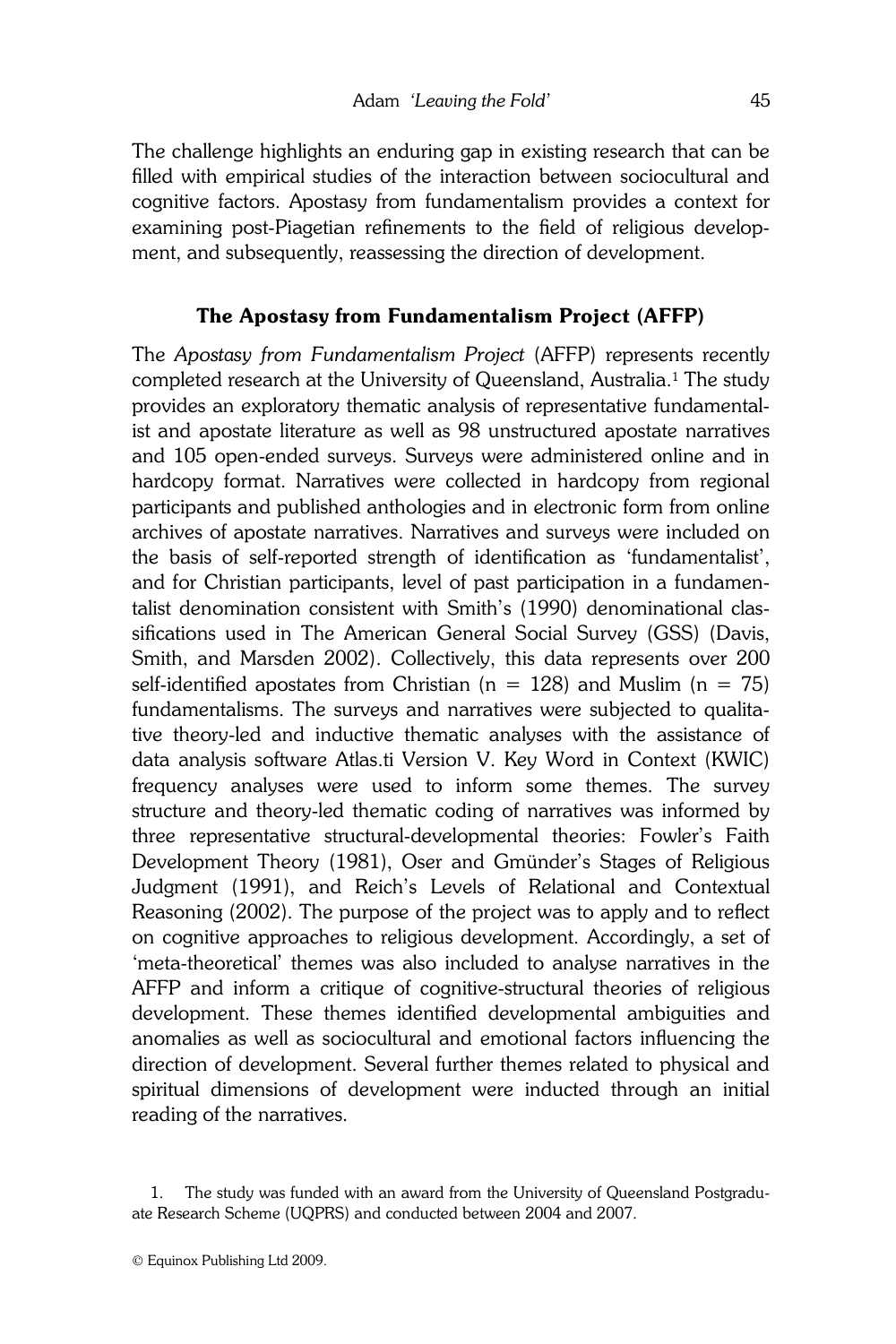The thematic analysis paid particular attention to the relationship between structure and content in fundamentalist cultures. While conducted independently of Streib's (2001, 2005) ongoing studies into deconversion, the exploratory AFFP provides support for his Religious Styles Perspective as a model of development able to account for the complex interaction between cognitive structures and religious contents. The diverse epistemological trajectories that apostates and fundamentalists take, and the complex cultural and cognitive interactions that produce them, give cause to revisit the direction of religious development.

#### Apostasy from Fundamentalism as a Sociocognitive Conflict

The study of apostasy from fundamentalism reveals sociocultural and cognitive influences on religious development. Somewhere in the narratives of apostates from fundamentalism there are experiential facts: something happened and, for many apostates, something generic happened. What impetus can possibly cause enough dissonance for the apostate to leave the fundamentalist fold? 'Leaving the fold' is a telling metaphor for apostasy; the metaphor is used as the title for Babinski's (1995) anthology of former fundamentalist narratives and Winell's (1993) socialpsychological analysis of apostasy from fundamentalism. It implies an internal impetus that leads the individual beyond the social security and cultural familiarity of the fold.

 Self-identifying 'apostates' are rarely individuals who strayed nonchalantly from the periphery never to return; rather, they tend to have moved quite deliberately from the centre of the fold after months, years, and sometimes decades of intense deliberation. This use of 'apostate' is consistent with Introvigne's (1997) differentiation between 'defectors, ordinary leave-takers and apostates' and Kliever's (1995) 'voluntary apostate'. The act of apostasy studied in the AFFP is altogether more deliberate and more reflexive than Introvigne's 'leave-taking' and less socially motivated than 'defection' and 'conversion' where the destination is as clear as, or clearer than, the point of departure. Of course, apostasy eventually involves a reconstitution and, in some cases, this may be represented as a 'conversion to'.

 However, in keeping with other studies' definitions of apostasy (Caplovitz and Sherrow 1977: 30; Wilson 2004: 2), the focus of the AFFP is on apostates whose point of departure has little to do with a known destination. No doubt these are relative positions, but there is a qualitative distinction to be made in that the majority of apostates in the AFFP leave before they know where they are going and substitute certainty for long periods of uncertainty. One apostate in the study characteristically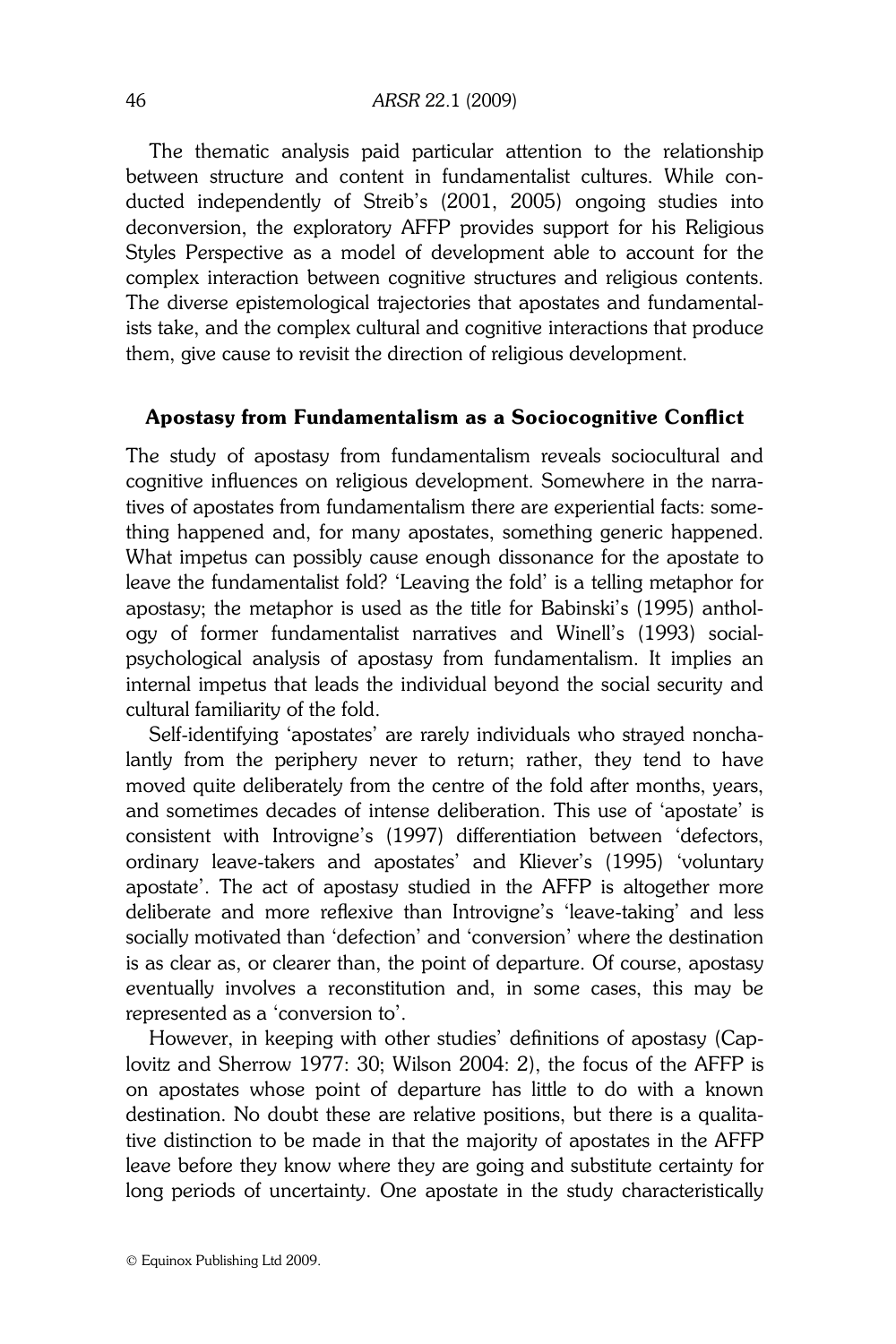recounts having 'Depression for a good 20 years, because I thought that I was wrong for a long time; that I walked away from the absolute religious truth' (AFFP 2006: 338).

 Thus, apostasy is a 'walking away' rather than a 'walking to'. This is an important distinction in the identification of apostasy from fundamentalism as a sociocognitive conflict. The apostates of this study have little sense of leaving fundamentalism to embrace a new community with all the safety of its social structures. Rather, they perceive themselves as forced to leave the sociocultural security of fundamentalism to maintain their cognitive consistency. For many, in the early stages of apostasy, there is no clear vision of greener grass, just a strong sense of stepping into fundamentalism's projected 'vortex of nihilism' (Boone 1989: 24). One such apostate recalls 'Absolute terror at the instant that I realized that "no one is driving the bus"… I had suddenly become aware of a thousand foot cliff at my next step' (AFFP 2006: 342). These apostates report being divided between culture and cognition, social security and truth. As such, the narratives of apostates are rich for a study of the interaction between culture and cognition: the exertion of opposing forces in a single psyche. Defined as such, the act of apostasy represents a sociocognitive conflict that problematises the linear direction of development.

 Doise and Mugny (1984) first used the term 'sociocognitive conflict' to identify disequilibrium between sociocultural and cognitive forces operating within the epistemic self. They noted the intense discomfort experienced by children in experimental situations whose individual level of cognitive operations produced responses that did not reflect the consensus of the group they were in (1984: 154). In Doise and Mugny's (1984: 154) terms, 'Conflict may exist…for an isolated individual when the operations he [sic] seeks to apply to a particular situation are contradicted by the existence of various social norms governing this situation'. Expressed in developmental terms:

[...] sociocognitive conflict is a source of disequilibrium. It is disequilibrium that is at once both social and cognitive. It is cognitive disequilibrium in that the cognitive system is unable to integrate simultaneously its own responses and those of others within a single coherent whole. It cannot account for others and itself at the same time. It is social disequilibrium since this is not simply cognitive disagreement. It involves relations between individuals for which this conflict poses a social problem (Doise and Mugny 1984: 160).

The dynamics of sociocognitive conflict are implicitly recognised in other studies of development. Writing on culture and cognition, Barnes (2000: 17) proposes that, 'A culture may maintain a simpler easier style of thought as its dominant style for many centuries or even millennia, even if some individuals go beyond the culture's general achievement'. Do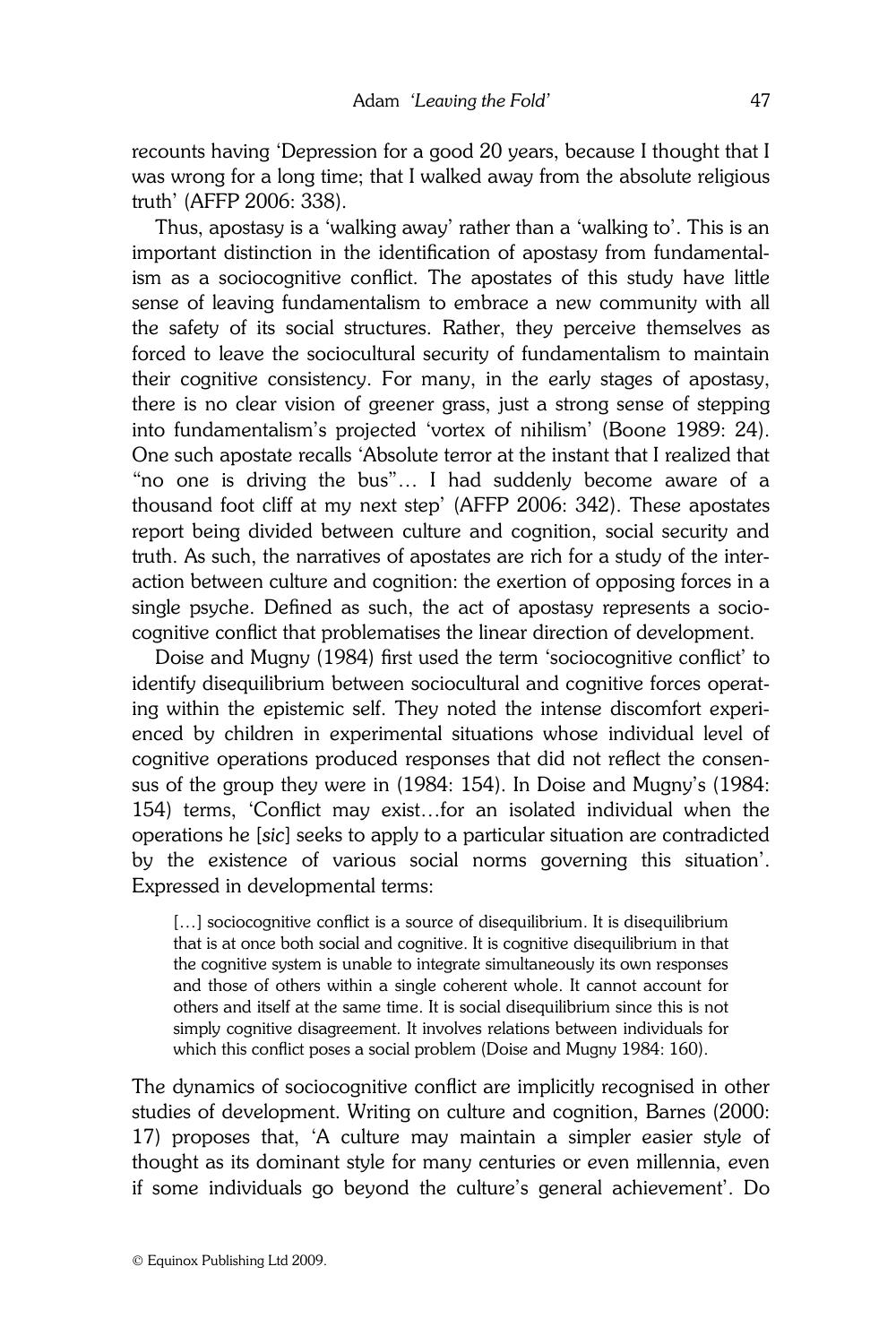some apostates go beyond the general cognitive 'achievement' of fundamentalist culture? Reich (2002: 150) also ponders the interaction between individual and societal development: 'Has an individual only those characteristics or patterns of behavior, A, that were generic to the group to which he or she had been assigned…? Or, B, could an individual develop outside that range according to his or her own dynamic of inner abilities and outer stimuli?'. Do some apostates develop outside the 'range' of the fundamentalist group? More pointedly, Wulff (1993: 185) recognises 'the possibility that religious maturity may in some cases be expressed through the rejection of traditional religious views or practices'. Do some apostates feel forced to reject the traditional views and practices of their fundamentalisms as a mark of developmental maturity? Finally, sociocognitive conflict seems implicit in Streib's (2002b, 2007) 'clash of styles'. Here, the apostate's transition is the result of 'intolerable' dissonance:

In some cases, the mutuality or the individuative reflectiveness resists complete submission and surrender to the fundamentalist demand. The person experiences a clash of styles. Especially persons who are about to leave the fundamentalist orientation develop an awareness of the clash of styles up to the point where it becomes intolerable (Streib 2002b: 8).

Do some apostates experience a clash of religious styles forced together by individual needs and community identity? Apostasy from fundamentalism is a case in which individual cognition and sociocultural identity are distinct enough to speak meaningfully about their separate influences and their interaction.

 To identify apostasy from fundamentalism as the product of a sociocognitive conflict, it is necessary to provide evidence for three interrelated criteria: (1) that fundamentalism provides characteristically strong social and emotional incentives that prevent apostasy; (2) that fundamentalism provides characteristically strong emotional and epistemological disincentives to the emerging apostate, and (3) that the cognitive structures sponsored by fundamentalist cultures do not match the individual apostate's development. Based on these criteria, the AFFP provides strong support for the conceptualisation of apostasy from fundamentalism as the product of a sociocognitive conflict. The following 'reasons to remain' and 'reasons to leave' are inducted from a thematic analysis of apostate narratives and survey responses.

# Reasons to Remain: The Social Attractiveness of Fundamentalism

Fundamentalism provides strong social and emotional incentives to prevent apostasy. The social attractiveness of fundamentalism is a prominent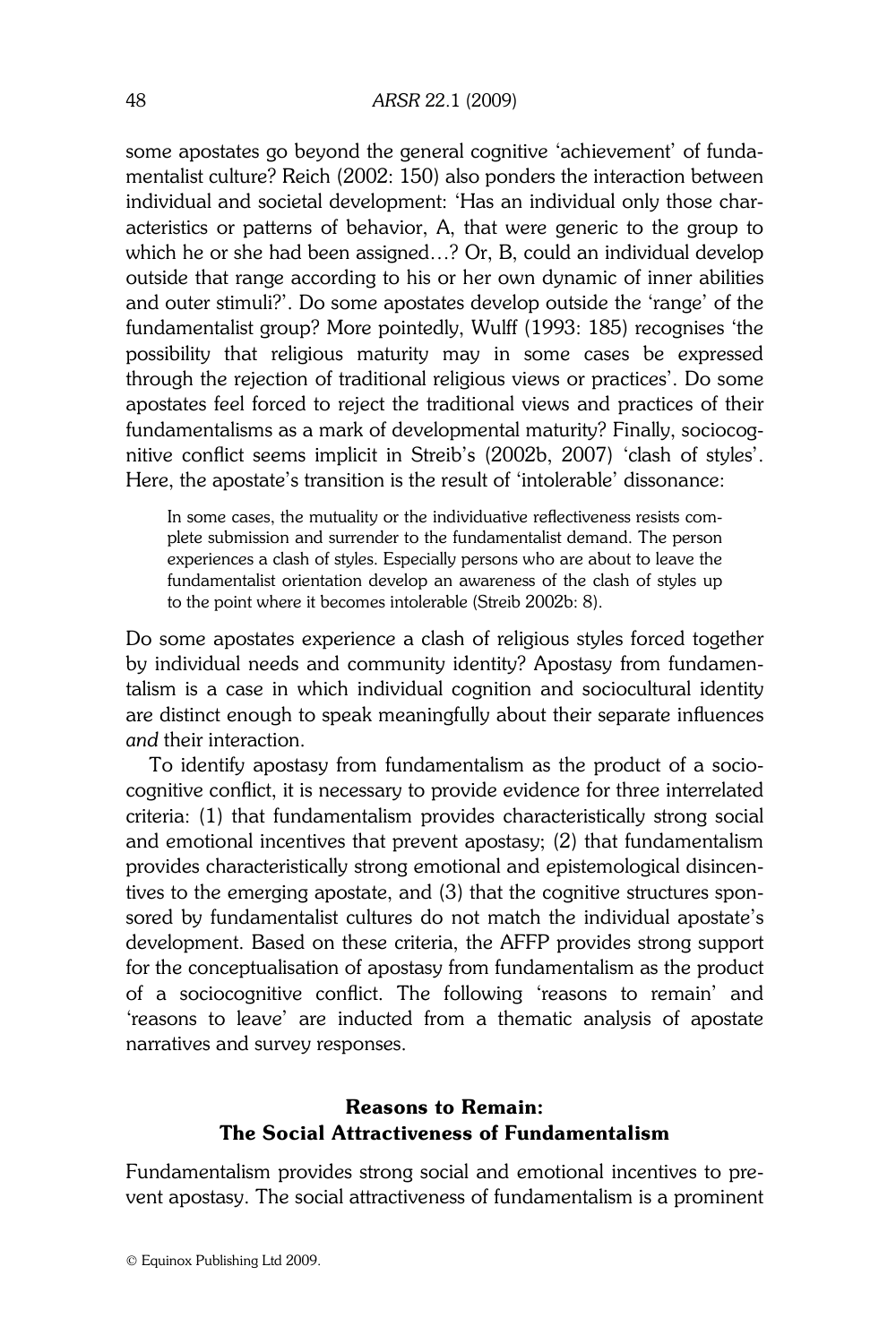theme in apostate narratives. Apostates frequently recollect the strength of their social ties within the fundamentalist community and express regret at the undoing of those ties, which often involve close family and friends. A key word-in-context frequency analysis of apostate narratives and survey responses from the AFFP revealed the most attractive characteristics of fundamentalism, as recalled by apostates. In decreasing order of frequency, apostates identify the following as the most attractive attributes of fundamentalism: friendship and family, sense of purpose, sense of belonging, sense of community, sense of certainty, feeling loved, sense of security, comfort, salvation, feeling of power, prayer, and happiness. These attributes are consistently related to the sense of social identity constructed and nurtured within the fundamentalist community. The attributes reveal the affective power of social connection that may conflict with cognition that is potentially disruptive to the social unit, that is, cognition that challenges group-identifying beliefs.

 The social and emotional cost of apostasy during the transitional phase is high for most apostates. Of course, it is dependent on the level of commitment and social involvement of the individual apostate, but given the social structure and all-encompassing nature of fundamentalisms, this commitment is usually strong. One apostate typically notes, 'All of my friends and activities were related to my religion' (AFFP 2006: 42). Given the strength of these social ties it is not surprising that many apostates report feeling frustrated with their potentially disruptive thoughts. One apostate recalls, 'I got frustrated because I couldn't believe' (2006: 39). Another characteristically labels the act of apostasy as 'a reluctant parting': 'Leaving my faith was a very slow process. It was in many ways a reluctant parting and it's hard to say how many years it took' (2006: 244). Such statements highlight the need to identify the internalised influence that, for an apostate, opposes the strength of their social identity. It is not adequate to depict the apostate as being against the fundamentalist community during the transitional phase. The fear, guilt, and confusion felt by apostates during the period of transition reveals a divided self. What is the other half of the divided self that somehow draws an often reluctant apostate away from the social comforts and functional truths of fundamentalism? Arguably, the emerging logic of cognitive development proves the stronger influence in some apostates' lifeworlds.

### Reasons to Remain: Fear and the Demonisation of Doubt

There is a second characteristic of fundamentalisms that emerges to counter apostasy during the transitional phase. Apostate narratives evidence strong disincentives to cognitive experimentation that could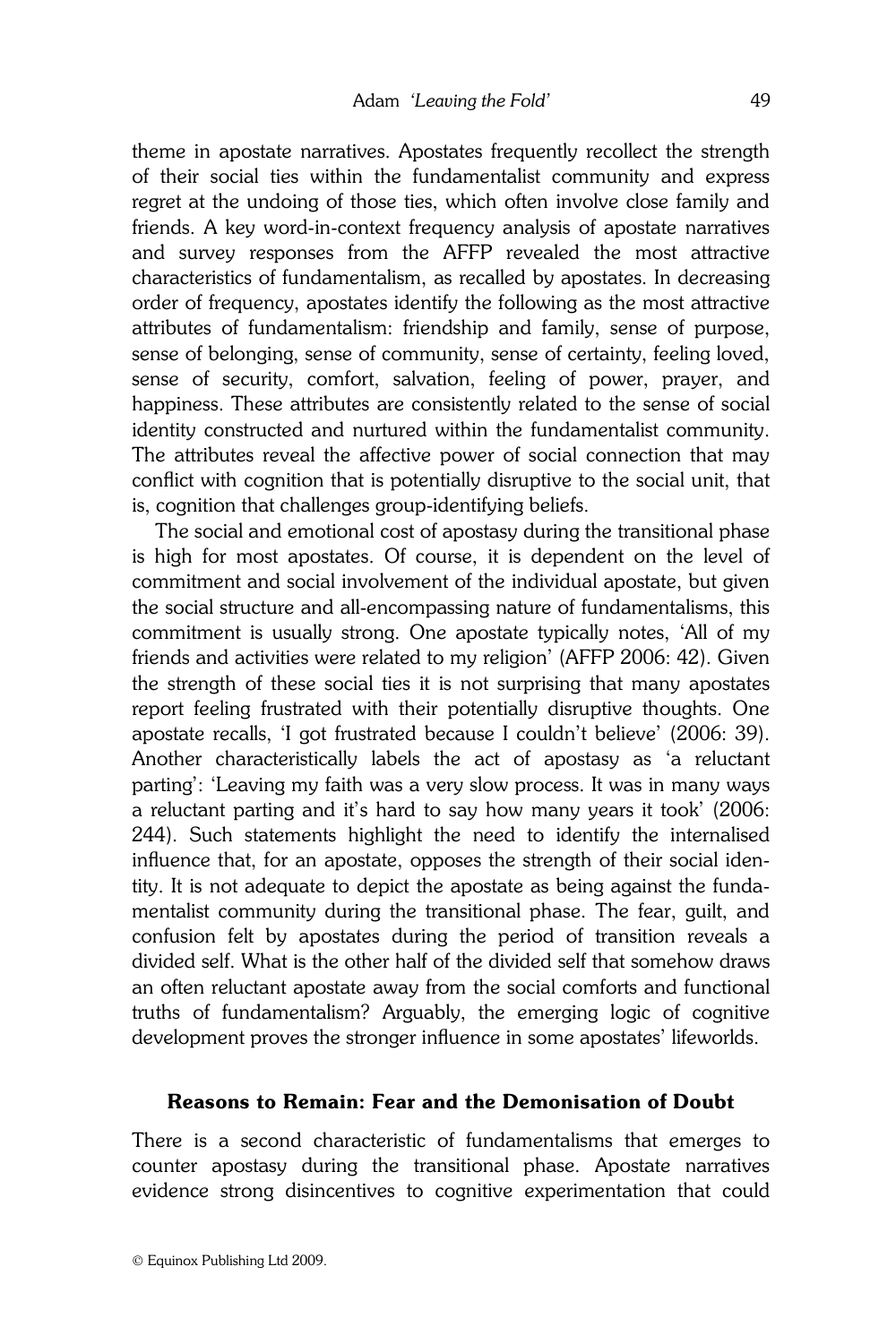challenge the fundamentalist culture. These disincentives elicit powerful emotional reactions from apostates during the transitional phase. A key word-in-context frequency analysis of apostate narratives reveals the main emotional effects of transition, in decreasing order of frequency, to include the following: fear, loss, confusion, guilt, rejection, depression, anxiety, grief, suffering, and anger. Characteristic contents of fundamentalisms that elicit such emotions concern eternal punishment and doubt about doubts.

 Apostates' narratives evidence a fear that their questions and doubts are the products of supernatural (demonic and satanic) attacks on their cognitive faculties. A Christian apostate typically recalls, 'I can remember being in tears wondering if I was wrong or being deceived or going to hell or whatever' (AFFP 2006: 205). Similarly, a Muslim apostate recalls, 'When I asked "where did Allah come from?" in one of the weekly circles I was told that this question was inspired by the devil' (2006: 268). What is the cognitive effect of such culturally embedded beliefs? The fear of demonic deception has a paralysing effect on apostates that protects the fundamentalist discourse from the engagement of further doubts. It makes the discourse impervious to the possibility of conflicting contents, reasoned objections, and contradictory experiences, as they may, without exception, be attributed to supernatural deception. Descartes' mindstirring demon is embedded and active in the contents of fundamentalist culture. Such contents influence the direction of development by restricting the diversity of cognitive interactions necessary for development to occur. At this stage, I offer this statement as an observation, rather than a value judgment of fundamentalism.

 The direction of development is also influenced by contents concerning punishment. Abrahamic fundamentalists believe in eternal punishment or reward correlated strongly with belief. To doubt fundamentalist beliefs is to risk eternal punishment. Once asked to comment on the difference between an evangelical and a fundamentalist, the late Jerry Falwell (quoted in Boone 1989: 47) replied: ľ

Ask an Evangelical whether or not he believes there are flames in hell, and after a thirty-minute philosophical recitation on the theological implications of eternal retribution in light of the implicit goodness of God, you will still not know what he really believes. Ask a Fundamentalist whether he believes there are really flames in hell and he will simply say, 'Yes, and hot ones too!'

Arguably, the relative difference in the level of certainty and literalisation in the fundamentalist and evangelical responses reveals a structural dimension affecting denominational divisions. Though not the focus here, it is worth noting that the differentiation between mainline conservative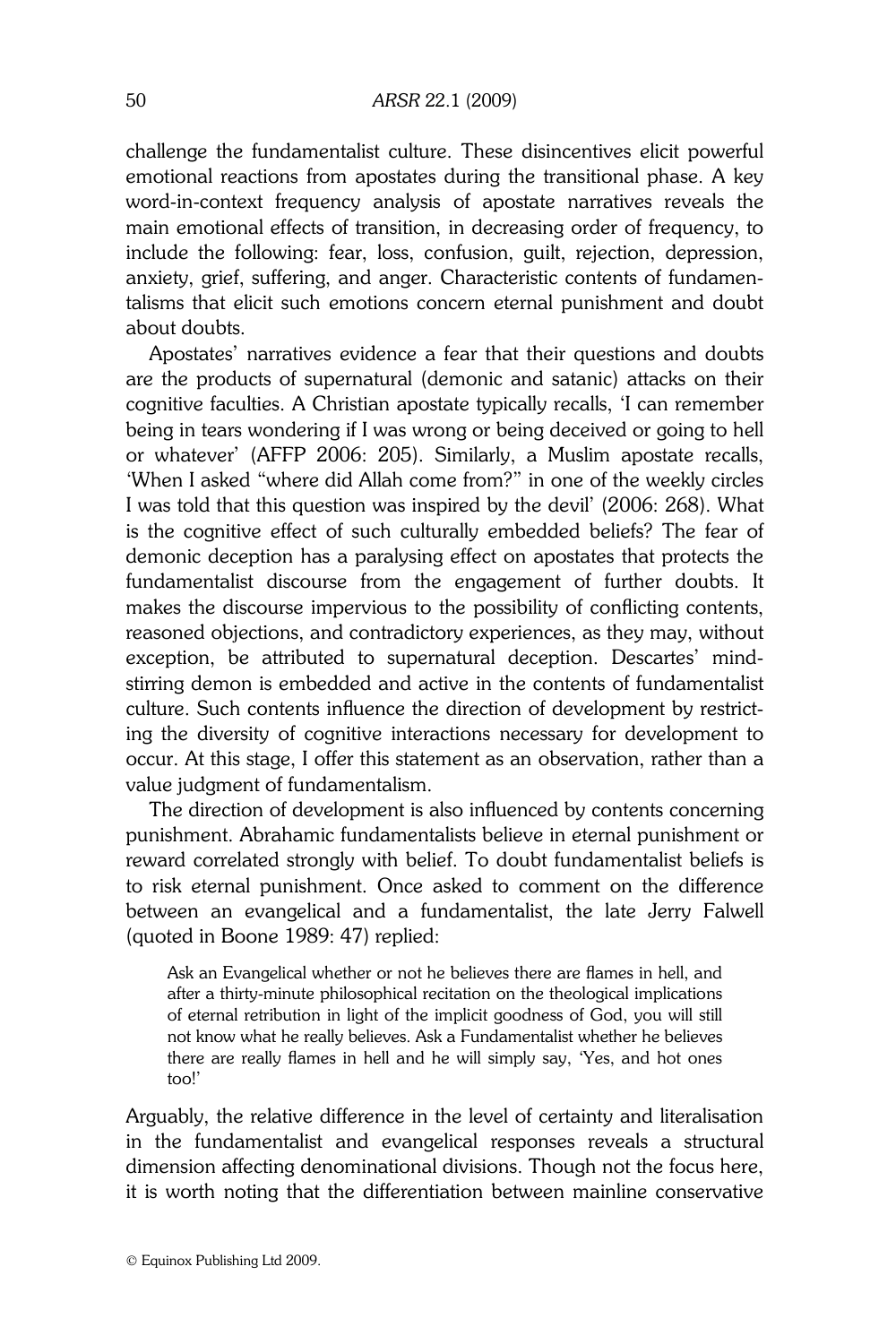and fundamentalist religion could benefit from a definition with a structural-developmental dimension. In such a definition, fundamentalism would represent a stage-specific way of thinking perpetuated by a particular culture, while conservatism would represent a more selected and relative response in a particular context.

 In Christian fundamentalist culture, the potential apostate is confronted with the hell-like consequences of failing Pascal's wager which posits a choice between the acceptance and rejection of Christianity based on the possible consequences of one's choices. Pascal believed that it was more rational to believe and accept the rewards of Christianity than to suspend belief and remain unrewarded (Carter 2000). Alternatively, fundamentalisms tend to emphasise the hellish punishment for suspending belief if one is wrong as a rational motivation for believing. In the divided and dissonant mind of the transitional apostate, the high emotional stakes can arrest or divert the application of cognitive faculties to fundamentalist belief. This fear of eternal punishment is strongly evidenced in the narratives of Muslim and Christian apostates:

The thought of rejecting Islam just does not bear contemplating. The concept of the Kafir and Apostate is built up so much that even now I am scared...that I am going to be struck down by a bolt of lightening or burnt eternally in the lowest pit of hell for my infidelity. Only a Muslim knows how strong this feeling is (AFFP 2006: 268).

A similar fear is characteristically expressed in Christian apostate narratives. One apostate describes an 'Overwhelming sadness to think that perhaps these thoughts or leaving the church would doom me to the fiery pits of hell—that I would be separated from family and loved ones forever' (AFFP 2006: 258). The fear of literal hellfire is so prominent a theme in apostate narratives that it warrants identification and exploration of the factors that first initiate it and then challenge it in the apostate's mind.

 In fundamentalist culture, the apostate's challenge to the literalised binary division between Heaven and Hell is attributed not to cognitive development, but often to moral degeneracy (McDowell 1979: 10-11; McDowell and Stewart 1980: 127). Apostate narratives are viewed as simply the retrospective rationalisations of moral failings that made the standards of fundamentalism difficult to maintain. Rather than repent of their moral failings and return to the fold, fundamentalists commonly believe that apostates rationalise their immoral lifestyles by fabricating intellectual difficulties with fundamentalism. Undoubtedly, there are cases where this description provides some explanatory insight. However, it simply does not fit the evidence from the AFFP as a general explanatory theory. It does not account for doubts initiated by increasing cognitive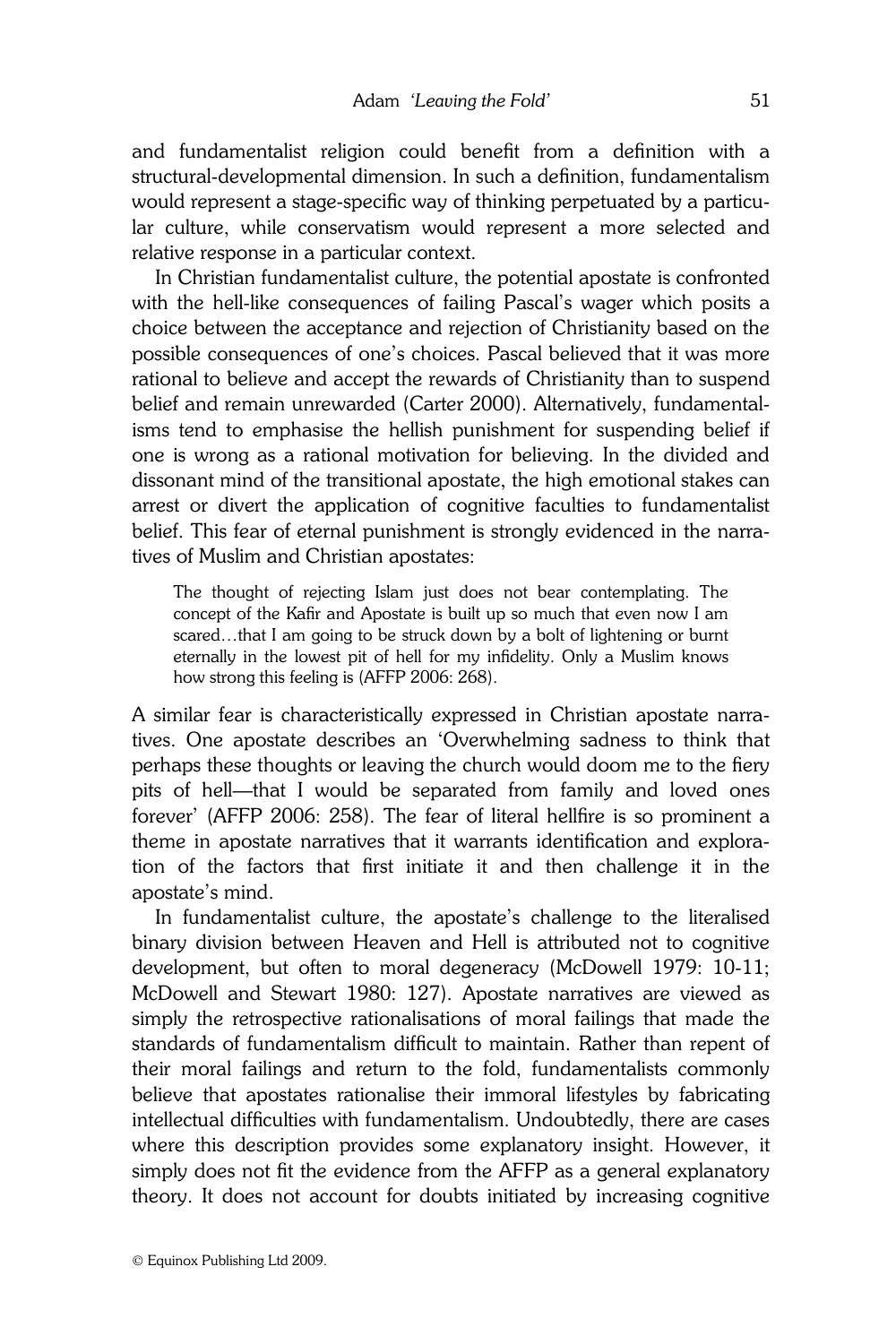interplay rather than by changes in moral behaviour, and there is no empirical evidence to show a long-term correlation between apostasy and moral degeneracy. Many apostates merely report new ways of constructing moral judgments that may reinforce or reconstruct the content of previous moral judgments:  $\overline{\phantom{a}}$ 

My rejection of the existence of God has not led to a nihilistic rampage of debauchery and lechery… I am able to make moral decisions without the aid of the 'still small voice' or the bible. I am not a slave to sin. I haven't been filled with 'six devils, each more evil than the original' (AFFP 2006: 231).

Self-identifying apostates who remain within their parent religion provide similar evidence: 'I still look to the scriptures for guidance, but I am looking at them through a different lens, so some of my conclusions now are different as to what is right or wrong' (AFFP 2006: 109). Collectively, such responses indicate the possibility of a structural change rather than moral degeneracy effecting apostasy from fundamentalism.

#### Reasons to Remain: Perfect Knowledge

There is another group of contents evident in apostate narratives that preemptively restricts the application of developing cognitive faculties to the fundamentalist domain. Fundamentalist contents create the illusion that existing knowledge is perfectly able to assimilate all possible contents (past, present, and future) encountered. There is no need for further accommodation because the received knowledge is perfectly adequate for all environments and contingencies. The fundamentalist contents that strengthen the illusion that fundamentalist knowledge is final knowledge usually pertain to revealed knowledge in the form of a sacred text. A Muslim apostate reflects on this closed epistemology as a characteristic of their former fundamentalism:

Of course the source of Islam is the Quran and the books written by Muslim scholars. Therefore, I felt no need to look elsewhere in order to find the truth, as I was convinced that I have already found it. As Muslims say… The search for knowledge after gaining it is unnecessary (AFFP 2006: 268).

Revealed knowledge is knowledge claimed to be received directly from a transcendent source. There is no higher form of knowledge than revealed knowledge because there is no higher source of knowledge than the posited supernatural agent: an omniscient, omnipotent, and omnipresent God. If knowledge is attributed to a transcendent source, then all temporal restrictions and qualifications can be bypassed. For the fundamentalist, the knowledge of special revelation forms a perfect source, superior to, and able to assimilate, all empirical knowledge. Common expressions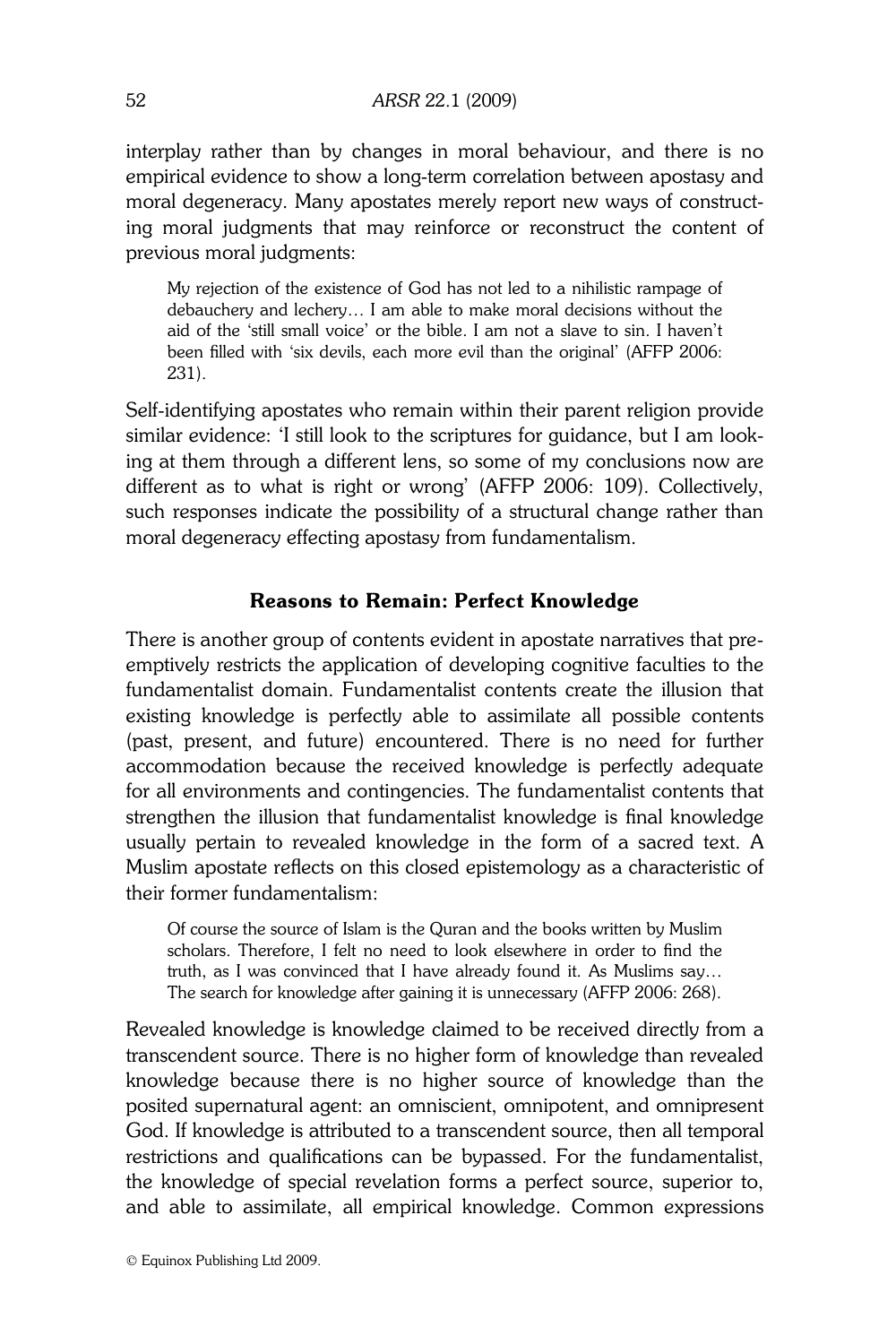such as 'God said it, I believe it, that settles it' and 'Allah knows best' permeate the fundamentalist culture and, by attachment, reinforce particular contents and their embedded structures. Thus any structural change that could affect the expression of these contents must overcome powerful emotional and epistemological commitments to their divine status. These commitments affect the course of religious development.

 Fundamentalists tend to be people of one revealed book which takes primacy in all matters of knowledge (Boone 1989; Bruce 2000; Hood, Hill, and Williamson 2005). In fundamentalism, the revealed text is imbued with the magical-numinous qualities of its supernatural source. This totalising conception of authority is revealed in fundamentalist literature. Prominent Christian apologist, Gleason Archer, writes in Alleged Errors and Discrepancies in the Original Manuscripts of the Bible, 'We must therefore conclude that any event or fact related in Scripture whether it pertains to doctrine, science, or history—is to be accepted by the Christian as totally reliable and trustworthy, no matter what modern scientists or philosophers may think of it' (quoted in Boone 1989: 25). Apostate narratives clearly evidence this understanding. One apostate typically recalls, 'For years I lived with complete dependence on the Bible as my source of reality and truth' (AFFP 2006: 229). This textual authority is sometimes acknowledged as the key characteristic of fundamentalisms. Hood, Hill, and Williamson (2005) define fundamentalism in The Psychology of Fundamentalism with an 'intratextual' model: fundamentalists are those whose thinking is dominated by a single text. For example, more extreme fundamentalist groups such as the Sunni Faramawiyyah prohibit education through any other text than the Koran (Dekmejian 1985: 79). Likewise, some ultra-fundamentalist Christian groups will only use the King James Version of scripture to educate their children.

 Culture and cognition interact in ways that enable the cultural contents of the sacred text used by fundamentalists to perpetuate a particular type of cognitive operation. The issue is inadvertently recognised by Korniejczuk (1993: 11-12) who notes a potential clash between cognitive developmental structures and biblical contents:

For people who genuinely believe in the existence of a transcendent God, in His intervention in human affairs, and in the divine inspiration of His Holy Word…the course of their religious development may be different because they grow in their religious development adopting a biblical theoretical framework as their source of beliefs and as their basic conceptual presuppositions.

Is it possible that fundamentalists do not grow in their religious development because of the adoption of a single framework containing particular cultural contents? Is it possible that some apostates, to revisit Reich's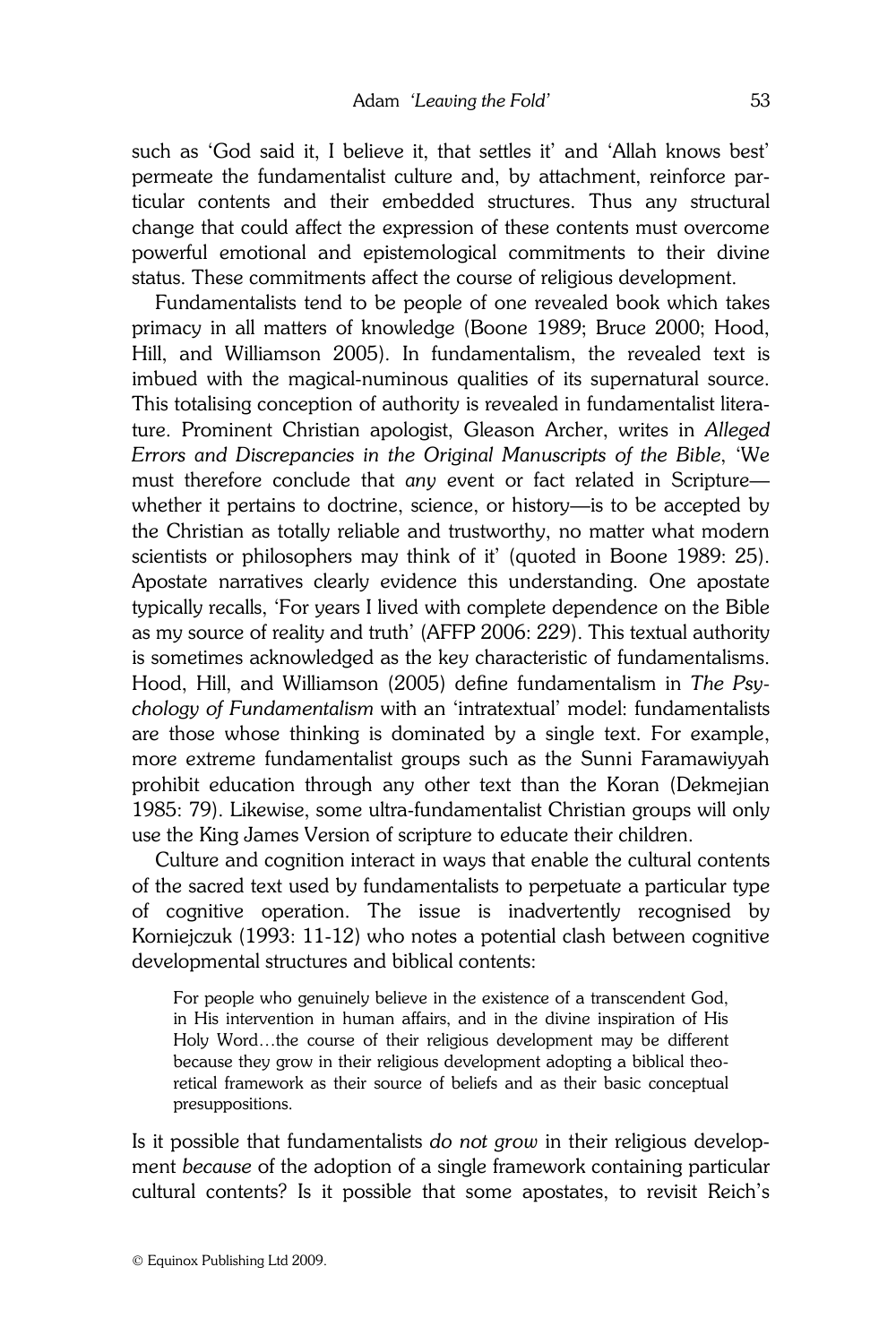(2002: 150) dynamic, 'develop outside that range according to his or her own dynamic of inner abilities and outer stimuli?'. The question of whether or not developmental growth is valuable or adaptively advantageous in all contexts will be considered in a later section. The immediate task is to illustrate evidence from the AFFP that apostasy from fundamentalism is a product of cognitive development that creates a sociocognitive conflict.

# Reasons to Leave: When Culture and Cognition Collide

Fundamentalist cultures are inextricably linked with cognitive structures that apostates characteristically and gradually find inadequate. How are particular cognitive structures embedded in fundamentalist culture and what evidence is that there that some acts of apostasy are products of a sociocognitive conflict? While adopted throughout, Doise and Mugny's (1984) concept of a 'sociocognitive' conflict could perhaps be more accurately, but awkwardly, described as a 'sociocognitive–cognitive' conflict. This is because the socially cohesive culture of fundamentalism actually sponsors a particular form of cognitive operations that comes into conflict with apostates' emerging operations. Streib's (2002a, 2005, 2007) studies of deconverts found that they scored consistently higher on Fowler's faith development scale than the members of their former affiliations. A qualitative coded content analysis of apostate narratives in the AFFP supports these results. Apostate responses consistently reveal a structural change across multiple aspects (i.e. symbolic function, perspective-taking, form of logic, moral judgment, world coherence, social awareness, and locus of authority) that reflects Fowler's underlying logic of cognitive development. Moreover, the difficulty of this structural change seems causally related to the strength of fundamentalist contents that sponsor early structures and hamper the development of later structures. Some examples may serve to illustrate the point.

 Consider the development of Fowler's aspect of symbolic function. Symbolic function relates to the developing perception of a relationship between the symbol and the symbolised. The trajectory of development for this aspect moves through magical, literal, separation, and rejoining phases of symbolism. The early stages are marked by an inability to appreciate the concept of a symbolic relationship and a subsequent tendency to literalise and reject multiple interpretations. The separation stage is marked by a tendency to separate the symbol from the symbolised. This newly developed critical appreciation sometimes manifests as a sceptical devaluing of the symbol. In the final stage of development, the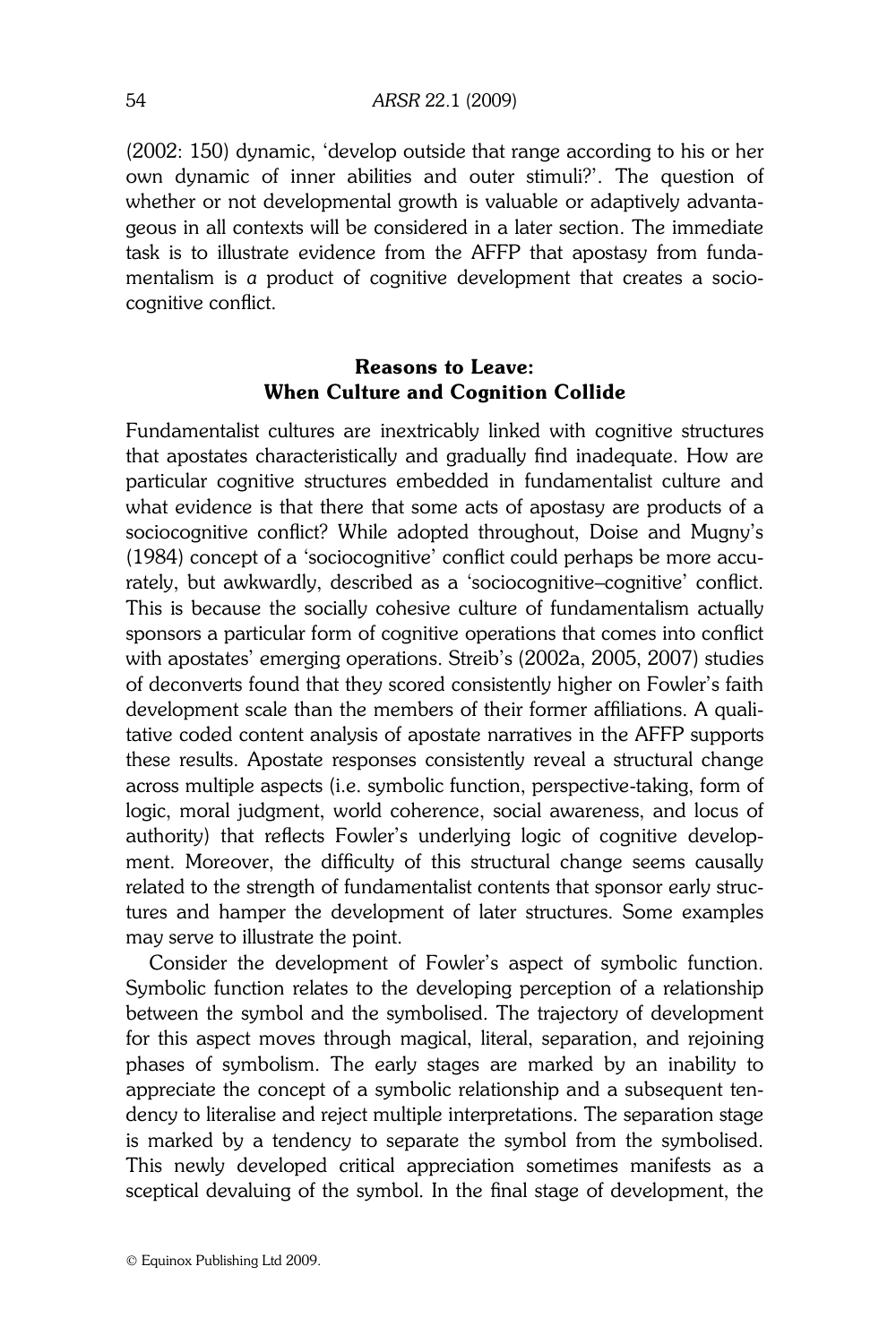symbol and symbolised are recognised as complementary concepts. They are rejoined with a new appreciation of this relationship.

 Apostates overwhelmingly associate their former fundamentalism with a more literal interpretation of scripture resulting from a lack of appreciation of symbolic function and a presuppositional commitment to scriptural authority: 'The whole Bible is to be taken literally. Symbolic meanings? What are those?' (AFFP 2006: 27); 'Everything [in the Koran] was taken literally, symbolic meaning was not done' (2006: 167). Such characterisations are consistent with the early stage failure to 'distinguish between the symbol and thing symbolised' (Fowler, Streib, and Keller 2004: 56).

 Many apostate responses identified a later use of selective and compartmentalised symbolism applied to scriptures that may generate moral or scientific difficulties:

I knew of the distinction between literal and symbolic, but often struggled with it. My inclination was to take things literally at first, especially if it was an issue of the Bible or faith, then if that didn't work, try to view it as a symbol (AFFP 2006: 135).

For apostates, the literalistic readings that characterise their fundamentalism eventually come into conflict with a developing appreciation of polysemy, contextuality, and relativity in symbolic functions. It is perhaps the fragility of the shift between literal and symbolic readings that defines some of the key debates in fundamentalisms. Apostate responses often reveal a literal-to-symbolic paradigm shift on contents such as the six-day creation, the virgin birth, the physical resurrection of Christ, the parting of the Red Sea, the three days of Jonah in the whale, and Muhammad's splitting of the moon. The cultural insistence of the literal reality of these events in fundamentalism increasingly comes into conflict with the apostate's application of emerging symbolic functions.

 Fowler (1981: 244-45) characterises the later stages of symbolic function with a 'post-critical rejoining of irreducible symbolic power and ideational meaning'. Many responses from apostates who had long left their fundamentalism reflected this rejoined relationship between the symbol and the symbolised:

The journey went from literal, to symbolic, to literal (on a deeper level), to deeper symbology, and so on, on and on, over the years, and at the place my understanding is currently at seems to have evolved beyond it being an 'either' 'or' situation between literal and symbolic. They are melded together in my mind, and have become a new and fuller perspective with which I view all things in life. My mind has truly expanded in this area (AFFP 2006: 133-34).

In developmental terms, this recognition of symbolic complexity and diversity evident in apostate narratives reflects a level of development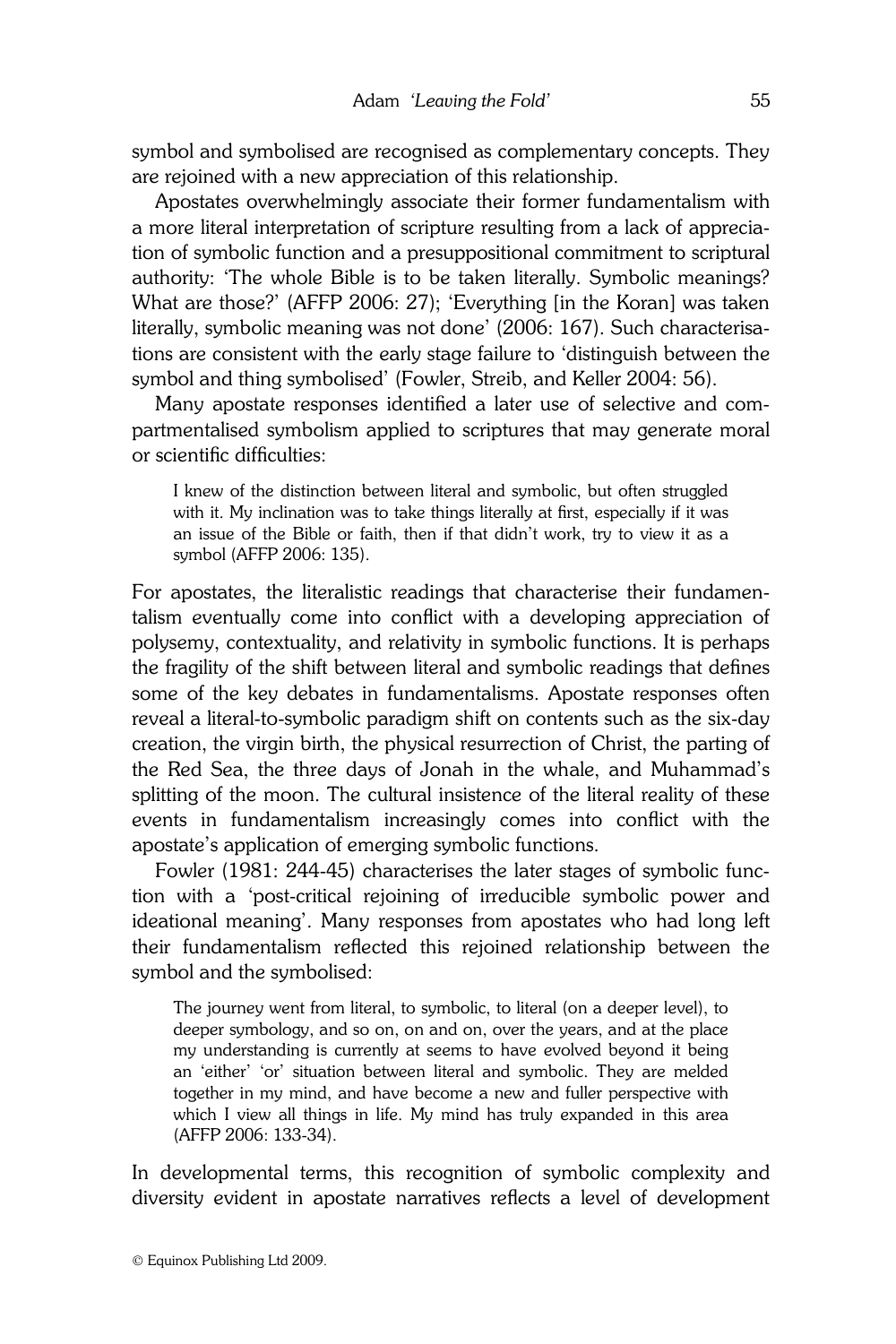that understands 'the multivalent nature of the symbol […that] explicit concepts or ideas are only one of a set of possible meanings for a symbol [...and] the time and place relativity of symbols' (Fowler, Streib, and Keller 2004: 58).

 Apostate experiences of symbolic function reveal a variety of developmental trajectories while reinforcing the general direction of development. Fowler (1981: 300) describes the development of symbolic function as leading to 'a qualitative increase in choice, awareness and commitment regarding the symbols and representations, which express, evoke and renew one's faith (symbolic functioning)'. This description accurately represents the qualitative change in some apostates' symbolic function. For some apostates, the 'renewal of faith' involves the rejection of the symbolic set of a particular tradition. The cognitive effect of development becomes too powerfully opposed to fundamentalism's protection of particular symbols—this produces a sociocognitive conflict that may, over time, lead to apostasy.

 The logic of development is often evidenced in apostate narratives through the use of a colour metaphor. Apostates commonly reflect on their transition from a 'black and white' binary oppositional way of structuring the world to a tendency to see and differentiate 'grey areas'. Apostates reflecting on their former fundamentalist ways of thinking typically claim that 'Everything is black and white' (AFFP 2006: 135), while representing their post-fundamentalist thinking as recognising 'Many shades of grey [where] contextual meaning rules' (2006: 134). One apostate's narrative clearly articulates the transition beyond black and white binary thinking. The apostate identifies their former fundamentalist thinking as 'very black and white' and then identifies a period of transition, 'that diminished around 18, 19, 20 years old', followed by a later form of thinking that is:

[...] not black and white anymore. Life, decisions, people, even God, are more complex than that, circumstances are never isolated, childhood and psychological makeup influences people more profoundly than I'd allowed for in the past… [N]ow I prefer to look at decisions as good or bad as opposed to right or wrong, and the good or bad is on a spectrum, whereas right or wrong was either or, no grey, and was independent of external factors (individual, personal history, mental illness, fatigue, resources) (AFFP 2006: 353).

The above extract demonstrates the interaction between ways of thinking and the contents of thought. Observed fundamentalisms are consistently characterised by the following: a lack of tolerance for ambiguity, oversimplistic categorisation, and dualistic 'all or nothing' and 'black and white' binary thinking. Anthropologist Judith Nagata (2001: 481) writes: 'It also reflects a mind-set uncompromising and antirelativist, as one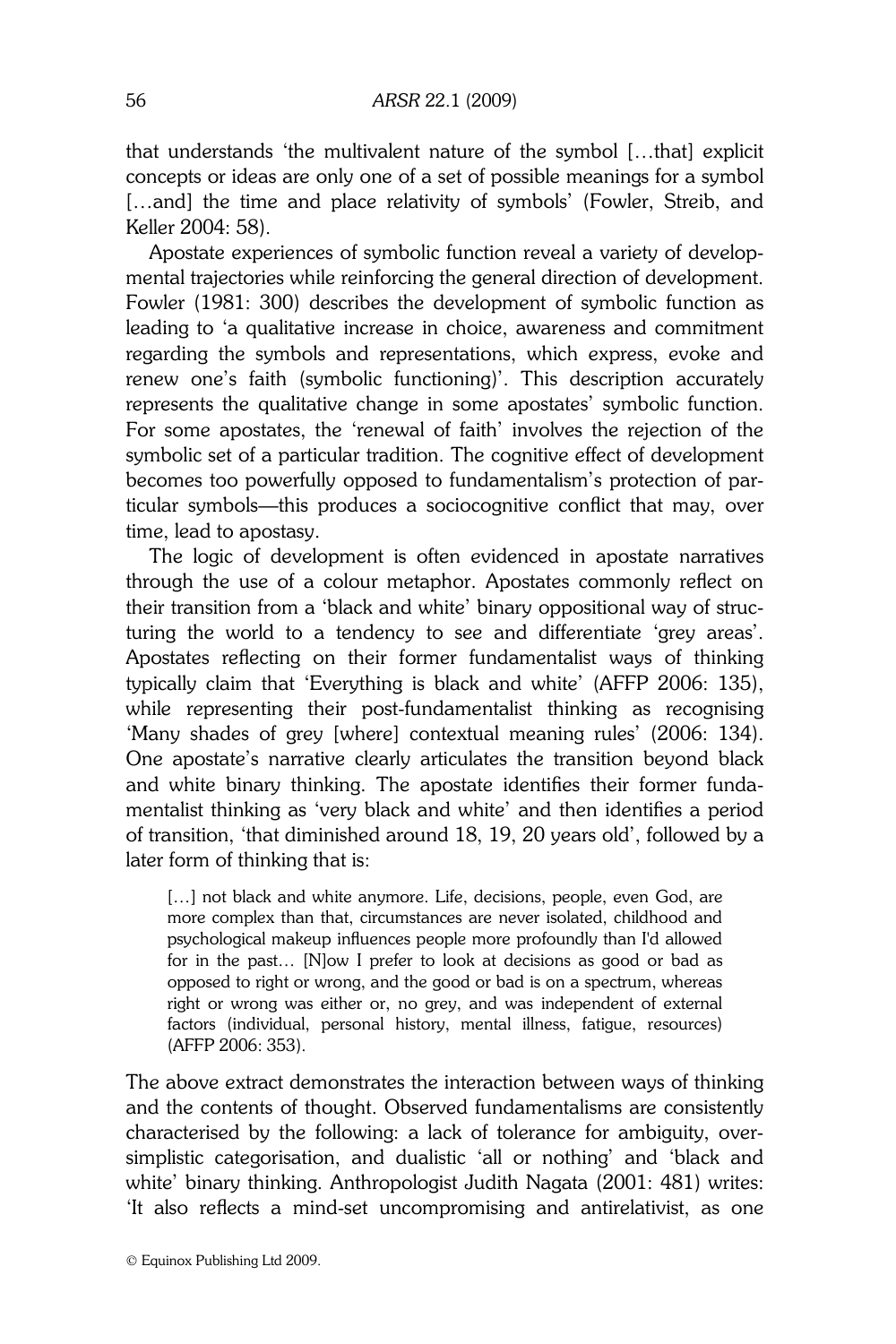response to the openness and uncertainties of a cosmopolitan world, and to chart a morally black and white path out of the grey zones of intimidating cultural and religious complexity'. Such cultures of cognition characteristically reinforce a binary form of operations—what Reich (2002: 52) calls a 'single-track choice of A or B'. Apostate narratives evidence the contents that reinforce this form of operations. For example, a key word-in-context frequency analysis of survey responses in the AFFP identified prominent content binaries structuring fundamentalist thinking including: Heaven and Hell, God and Satan, good and evil, light and darkness, believers and unbelievers. These binaries were also prominent in apostate narratives along with other binaries that included the following: saved and unsaved, lost and found, halal (permissible) and haram (forbidden), clean and unclean, Dar al-Islam (abode of peace) and Dar al-Harb (abode of war). While oppositional binaries represent normal and necessary operations, it is their relative frequency, strength, and extent of application that characterises fundamentalisms and evidences a self-perpetuating interaction between cultural contents and cognitive operations.

 The interaction between the social, emotional, and cognitive domains discussed in the previous section offers some insight into conversion to fundamentalism. Though it is not the focus here, conversion to fundamentalism needs an account in terms of the direction of religious development. Streib (2002b: 2) frames the question clearly:

In terms of developmental theory: How can we understand that a person is able to perform formal operations in most domains which are relevant for business and every-day life and that this same person is not able, or not motivated, to apply formal-operational thinking to existential questions, but takes every word of a guru or fundamentalist leader as the revelation of truth?

Fowler sees conversion to fundamentalism as made possible by a sort of cognitive compartmentalisation which allows for domain-specific complexity with low inter-domain integration. Streib's Religious Styles Perspective offers some explanation of the motivation for such cognitive compartmentalisation in the broader lifeworld of the individual. Streib (2001: 153) uses the metaphor of religious styles laid down in geological layers subject to fracture and upheaval as turmoil and trauma force older structural layers to the surface. Implicit in this geological metaphor is some form of regress or resort to a simpler, earlier style that reduces stress and aids coping in relatively confusing environments. A former fundamentalist minister apostate reflected: 'Seeing things in black and white, with no grey areas, made life so much simpler. It precluded the need to think' (AFFP 2006: 243). Apostasy from fundamentalism and adult conversion to fundamentalism reveal the potential for contextualised conflict between cognitive needs and social-emotional needs. Theories of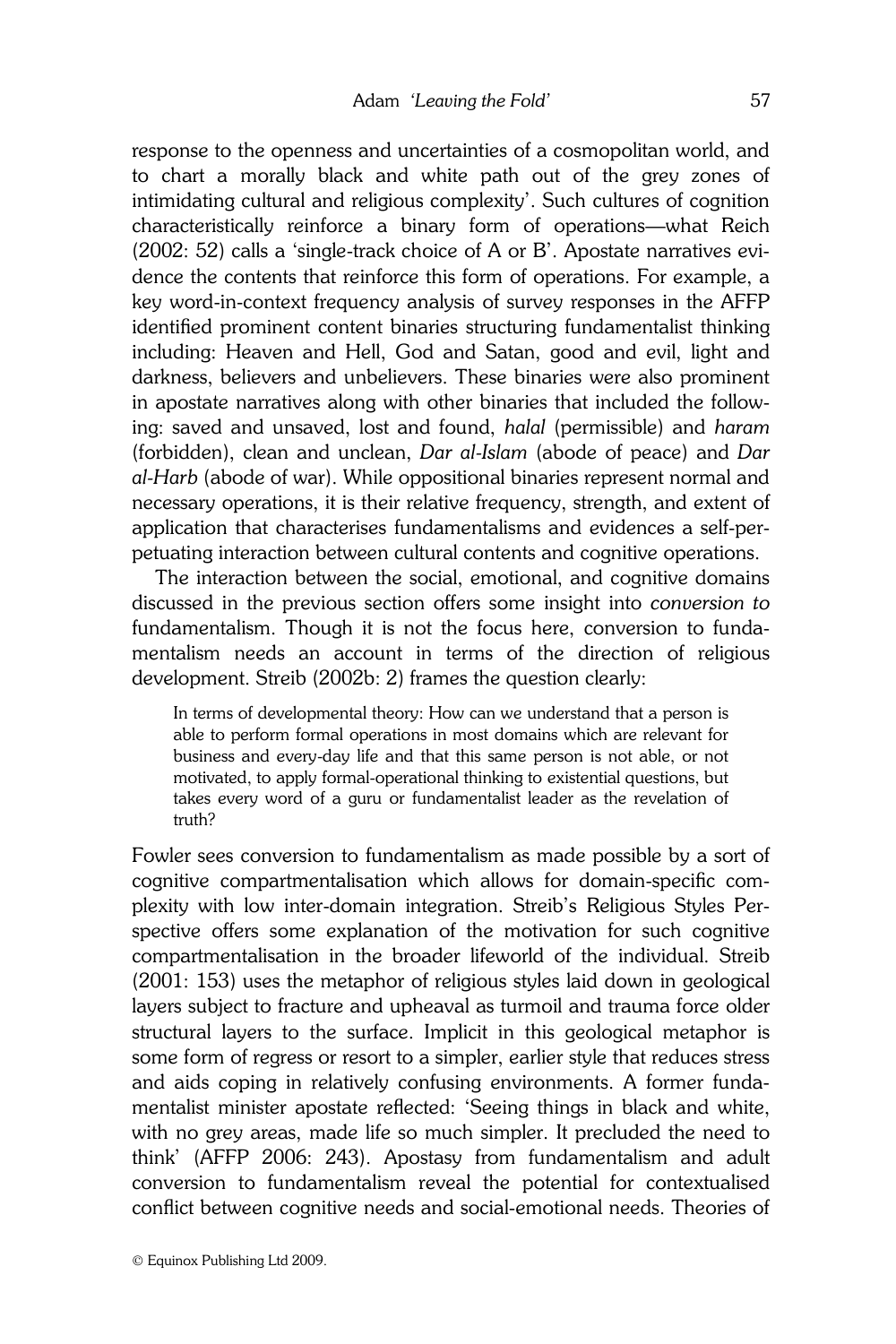religious development pose a problem of primacy and direction. Who is developing—the apostate who leaves fundamentalism to pursue the application of 'formal-operational thinking to existential questions' (Streib 2002b: 2), the convert to fundamentalism who reverts to an earlier cognitive style to find social and emotional security, or the 'fundamentalist' who claims that the application of formal operations to existential questions will eventually reveal the foundational inadequacy of formal operations and warrant an adult return to the fideistic faith of a child? This position finds some expression in the writings of presuppositionalist philosopher Alvin Plantinga (2000) and cognitive evolutionary psychologist Justin Barrett (2004). Arguably, such epistemologies further complicate the definition of fundamentalism.

### The Sociocognitive Conflict: Who 'Ought' to Win?

Let us revisit Gruber's 'Which way is up?' question in the context of sociocognitive conflict: Against what criteria can the direction of religious development be considered 'up'? As noted by psychologist of religion, David Wulff (1993: 182), 'when we turn to religious development, it is virtually impossible to reach a consensus on how to conceive of the ideal end state'. It seems appropriate to explore the directionality of development without the premature presumption that one has arrived at a final destination, especially one that can be captured with a literal description of its contents. In one sense, the closer religious development leads to Wulff's elusive 'ideal end state' (if it exists), the less certain of its finality one will be. In terms of structural development, 'up' is the direction toward structures that can coordinate increasing levels of complexity most simply. Thus, fundamentalism (religious or secular) is the attempt to maintain the simplicity of a structure by ignoring or pre-critically reducing the complexity of the contents. It circumvents that adaptive process. In Piagetian terms, fundamentalism upsets the adaptive equilibrium between accommodation and assimilation by adopting a general strategy of assimilation. For a variety of reasons, some apostates become so painfully aware of the disequilibrium that they accommodate the parentstructure in order to better assimilate complex contents. For many apostates, their structural-cognitive change comes into direct conflict with the social and cultural contents of their fundamentalism.

 It is implicit in traditional structural-developmental theories like Fowler's Faith Development Theory that structurally developed stages of cognition ought to win in a conflict with sociocultural commitments to an earlier stage. But it would be unfair to accuse Fowler of choosing a priori cognitive development over social and cultural cohesion. Fowler, like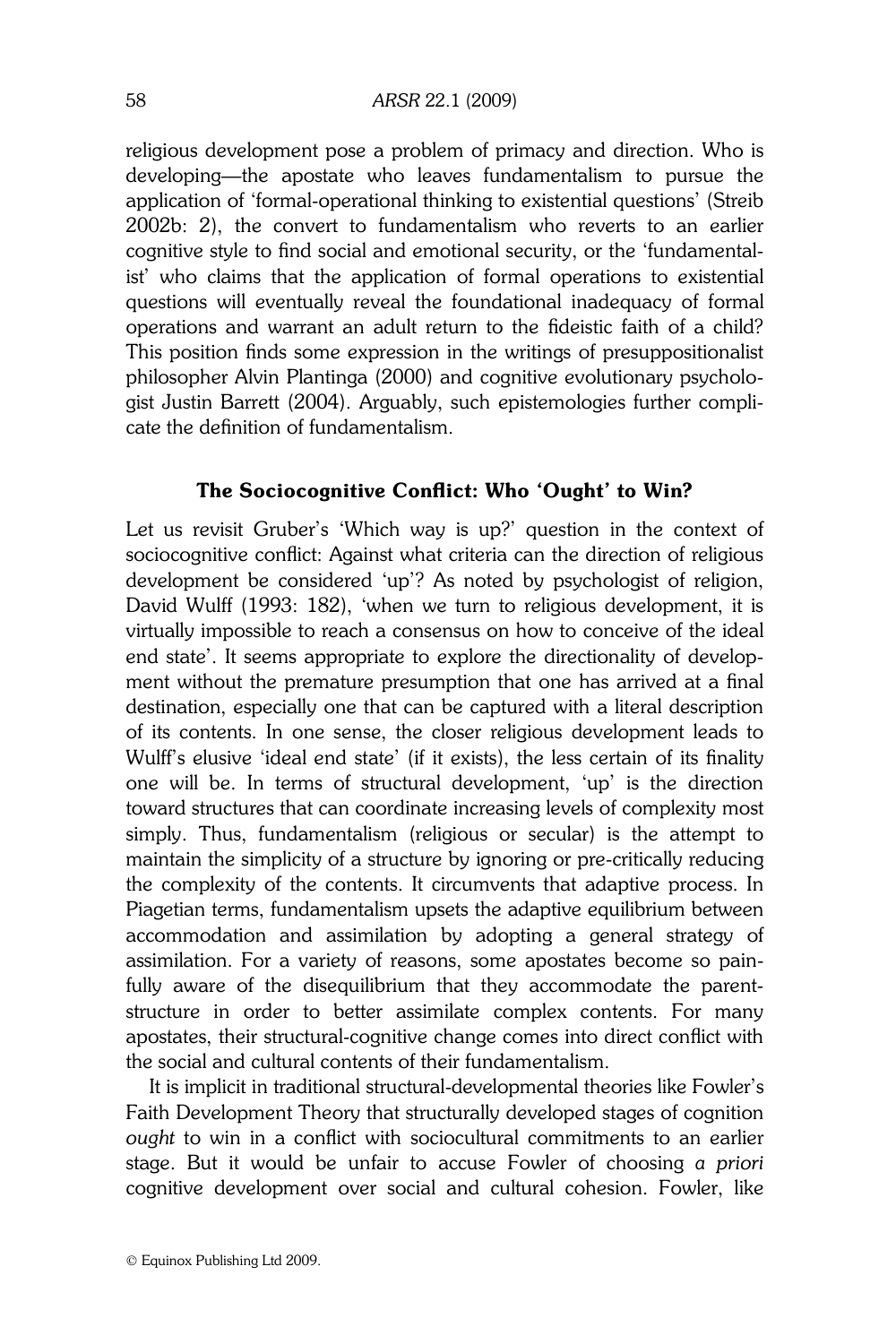later neo-Piagetians, may simply argue that developing cognition is logically correlated with strong social cohesion: it merely enables the individual to broaden the boundaries of group identification. For Fowler, it is logically imperative that cognitive development should drive faith development. Tellingly, his predecessor Lawrence Kohlberg (1971) argued a form of prescription based on description wherein higher stages of development 'ought' to be aspired to because they can be shown empirically to utilise more intersubjective or objective reasoning than lower stages. In this perspective, there is no necessary or a priori sociocognitive conflict in the logic of development; the sociocultural and the cognitive are mutually dependent. However, a posteriori, where there is a conflict between an apostate's cognitive development and their commitment to the social and cultural cohesion of their fundamentalism, the former takes precedence. Why? Because the experience of some of those who leave fundamentalism reveals that the conflict can be temporary: social and cultural cohesion can be recapitulated at later ages and stages with broadening circles of identification. Thus, the 'crises of faith' that surround apostasy can be seen in retrospect as the growth pains of development.

 Of course, the teleological optimism of traditional theories of religious development is confronted by the real complexities of content in the lifeworld. Streib's Religious Styles Perspective counterbalances the cognitive privileging of Faith Development Theory by providing 'more-perspectiveness' and revisiting developmental theory from the 'bottom-up'. It reveals the complexities of development in a lifeworld where cognitive development is not always of primary concern. Streib's Religious Styles Perspective pays attention to the realities of the lifeworld—it recognises the high social cost of apostasy and the relative security of fundamentalisms that self-perpetuate a state of equilibrium. The AFFP lends some support to this perspective. In the context of apostasy from fundamentalism, there are cases in which an individual's cognitive development can threaten their social and emotional well-being, and the well-being of the fundamentalist group to which they belonged. Growth pains can be fatal for some individuals. However, Streib's proper criticism of cognitive privileging implicitly affirms its place in the scheme of development by assuming the value of 'more-perspectiveness'. In identifying the phenomenological insensitivity of the structural-developmental tradition, Streib implicitly affirms a 'logic of development' which values the development of the very cognitive operations that enable 'more-perspectiveness'.

 Those who are not fundamentalists (though who can really cast the stone?) probably value a logic and direction of development which expands inter-subjectively from the bottom-up to realise or reject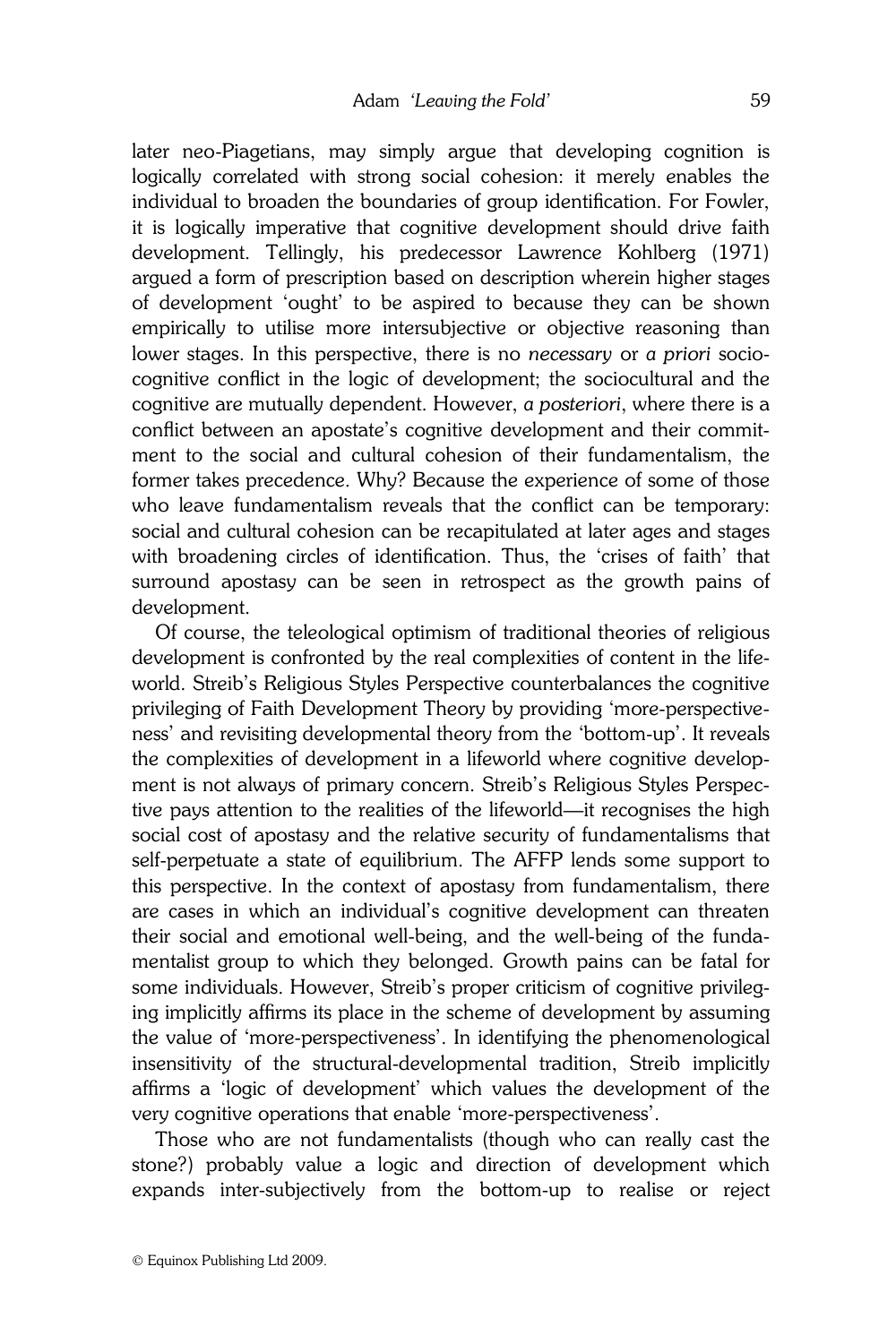top-down claims to authority from scripture or sage. The study of apostasy from fundamentalism reveals the fundamentalist tendency to invert this direction of development, to retreat from unknown destinations, or epistemologically detach from the developmental process altogether. Apostates' experiences evidence the Nietzschean-like crisis beyond fundamentalism that can reinforce this developmental retreat or detachment. The apostates who seem to speak from beyond the 'transitional' crisis have not successfully exchanged certainty for uncertainty, known for unknown, Truth for truths, One for many, and God for gods, but can negotiate at and navigate between these symbolic poles with a developing understanding of what it is they symbolise. Some apostates continue to express this emergent 'symbolised' in theistic terms, and some do not. Regardless, the direction of development is perhaps best conceptualised, not simply as 'up', but more complexly as 'into' and 'across' the lifescape between culture and cognition. These directional turns may serve well for future studies of religious culture and cognition that appropriate the metaphor of development.

### References

Apostasy from Fundamentalism Project (AFFP)

|                                    | 2006         | Coded Data [material used in] Raoul Adam. 2007. 'A Cognitive          |
|------------------------------------|--------------|-----------------------------------------------------------------------|
|                                    |              | Developmental Analysis of Apostasy from Religious Fundamentalism'.    |
|                                    |              | PhD dissertation, The University of Queensland, Brisbane.             |
| Babinski, Edward T.                |              |                                                                       |
|                                    | 1995         | Leaving the Fold: Testimonies of Former Fundamentalists. Prometheus   |
|                                    |              | Books, New York.                                                      |
| Barnes, Michael H.                 |              |                                                                       |
|                                    | 2000         | Stages of Thought: The Co-evolution of Religious Thought and Science. |
|                                    |              | Oxford University Press, New York.                                    |
| Barret, Justin L.                  |              |                                                                       |
|                                    | 2004         | Why Would Anyone Believe in God? Altamira Press, New York.            |
| Boone, Kathleen                    |              |                                                                       |
|                                    | 1989         | The Bible Tells Them So: The Discourse of Protestant Fundamentalism.  |
|                                    |              | State University of New York Press, Albany, NY.                       |
| Boyer, Pascal                      |              |                                                                       |
|                                    | 1994         | Cognitive Constraints on Cultural Representations: Natural Ontologies |
|                                    |              | and Religious Ideas. In Hirschfeld and Gelman 1994: 391-411.          |
|                                    | Bruce, Steve |                                                                       |
|                                    | 2000         | Fundamentalism. Polity Press, Malden, MA.                             |
| Caplovitz, David, and Fred Sherrow |              |                                                                       |
|                                    | 1977         | The Religious Drop-outs: Apostasy among College Graduates. Sage       |
|                                    |              | Publications, Beverly Hills, CA.                                      |
|                                    |              |                                                                       |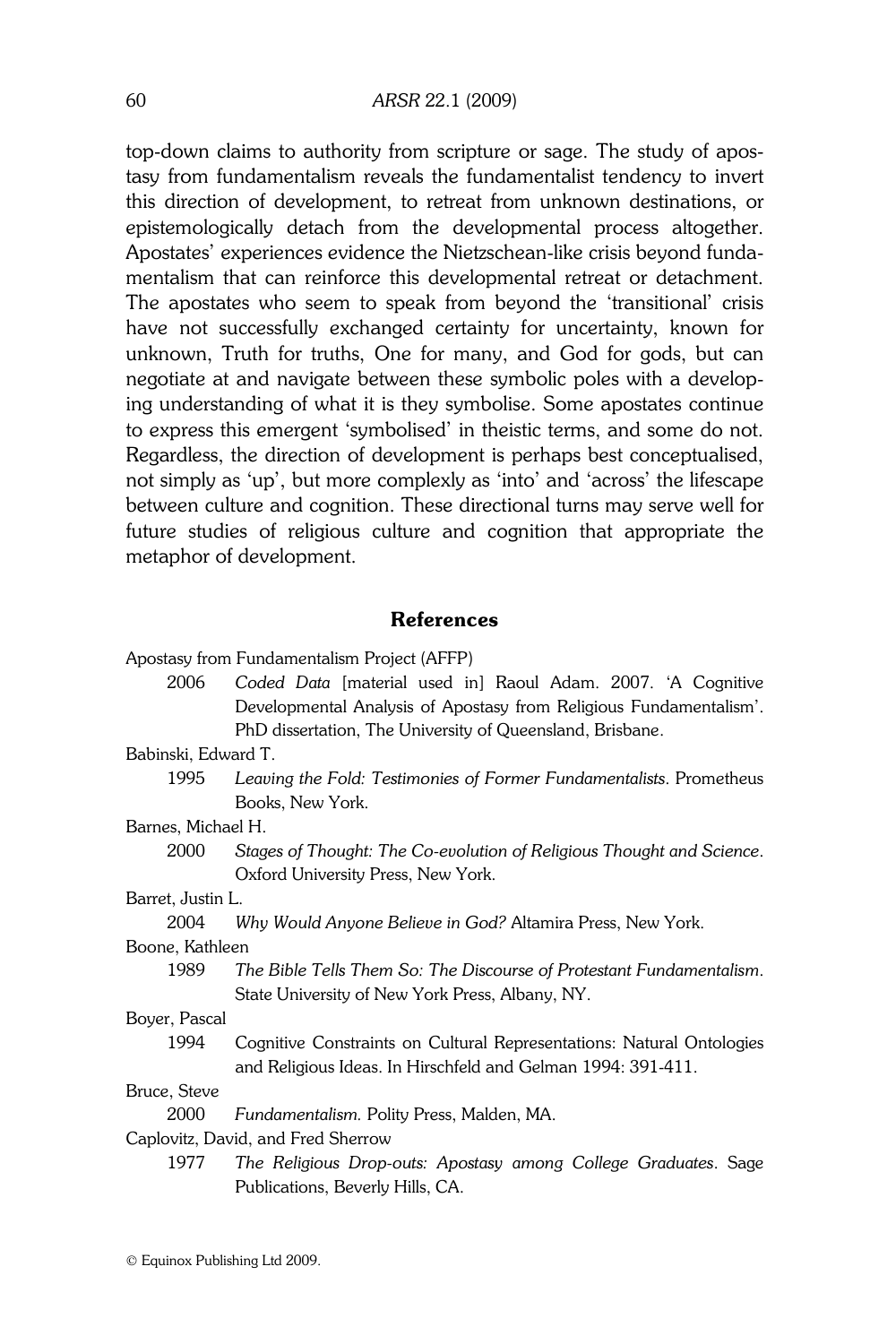- Carter, Alan
	- 2000 On Pascal's Wager, or Why All Bets Are Off. Philosophical Quarterly 50: 22–27.
- Cosmides, Leda, and John Tooby
	- 1994 Origins of Domain Specificity: The Evolution of Functional Organization. In Hirschfeld and Gelman 1994: 85-116.
- Davis, James Allan, Tom W. Smith, and Peter V. Marsden
	- 2002 General Social Survey 2002. The Roper Center for Public Opinion Research, National Opinion Research Centre, Chicago, IL.
- Dekmejian, Richard H.
	- 1985 Islam in Revolution: Fundamentalism in the Arab World. Syracuse University Press, Syracuse, NY.
- Doise, William, and Gabriel Mugny

1984 The Social Development of the Intellect. Pergamon Press, Oxford.

- Evans, E. Margaret
	- 2000 Beyond Scopes: Why Creationism is Here to Stay. In Imagining the Impossible: The Development of Magical, Scientific, and Religious Thinking in Contemporary Society, edited by Karl S. Rosengren, Carl N. Johnson, and Paul L. Harris, 305-33. Cambridge University Press, Cambridge.
	- 2001 Cognitive and Contextual Factors in the Emergence of Diverse Belief Systems: Creation versus Evolution. Cognitive Psychology 42: 217-66. doi:10.1006/cogp.2001.0749.

Fowler, James W.

- 1981 Stages of Faith: The Psychology of Human Development and the Quest for Meaning. Harper & Row, San Francisco, CA.
- Fowler, James W., Heinz Streib, and Barbara Keller
	- 2004 Manual for Faith Development Research. Centre for Research in Faith and Moral Development, Atlanta, GA.

#### Gruber, Howard E.

- 1986 Which Way is Up? A Developmental Question. In Adult Cognitive Development: Methods and Models, edited by Karen S. Kitchner and Robert A. Mines, 112-33. Praeger Scientific, New York.
- Hirschfeld, Lawrence A., and Susan A. Gelman (eds.)
	- 1994 Mapping the Mind: Domain Specificity in Cognition and Culture. Cambridge University Press, New York.
- Hood, Ralph W., Paul Hill, and William Williamson
	- 2005 The Psychology of Religious Fundamentalism. Guilford Press, New York.
- Introvigne, Massimo
	- 1997 Defectors, Ordinary Leave-takers and Apostates: A Quantitative Study of Former Members of New Acropolis in France. Online: http://www. cesnur.org/testi/Acropolis.htm (accessed June 22, 2005).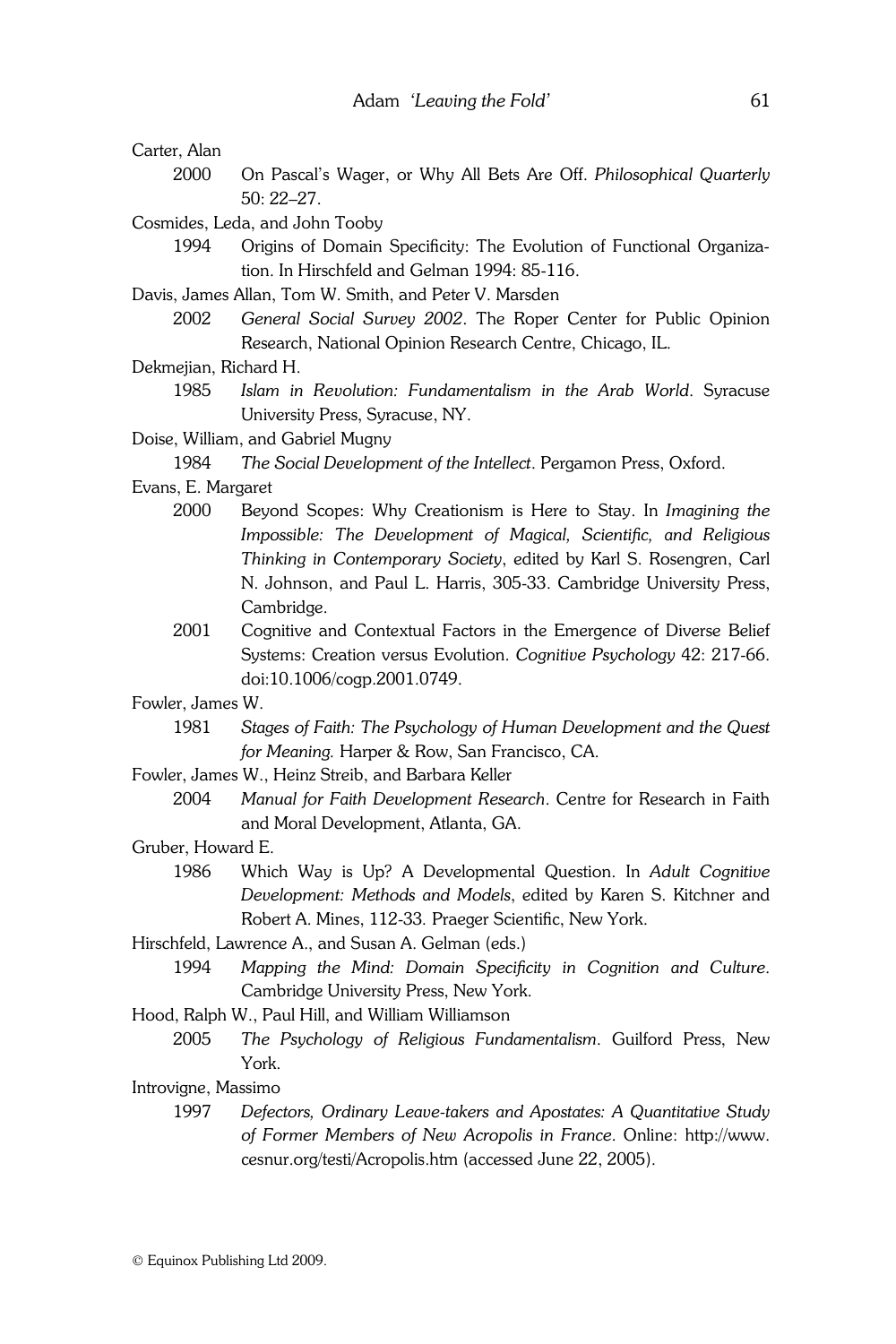1995 The Reliability of Apostate Testimony about New Religious Movements.

Online: http://www.neuereligion.de/ENG/Kliever (accessed June 22, 2005). Kohlberg, Lawrence 1971 From Is to Ought: How to Commit the Naturalistic Fallacy and Get Away with It in the Study of Moral Development. In Cognitive Development and Epistemology, edited by Theodore Mischel, 222-25. Academic Press, New York. Korniejczuk, Victor A. 1993 Psychological Theories of Religious Development: A Seventh-Day Adventist Perspective. Paper prepared for the International Faith and Learning Seminar, Institute for Christian Teaching, Lincoln, NE. McDowell, Josh 1979 Evidence that Demands a Verdict. Thomas Nelson, Nashville, TN. McDowell, Josh, and Don Stewart 1980 Answers to Tough Questions: Skeptics Ask about the Christian Faith. Tyndale House Publishers, Wheaton, IL. Nagata, Judith 2001 Beyond Theology: Toward an Anthropology of 'Fundamentalism'. American Anthropologist 103(2): 481-98. doi:10.1525/aa.2001.103.2. 481. Oser, Fritz, and Paul Gmünder 1991 Religious Judgment: A Developmental Approach. Religious Education Press, Birmingham, AL. Piaget, Jean 1971 Genetic Epistemology. Norton, New York. Plantinga, Alvin 2000 Warranted Christian Belief. Oxford University Press, New York. doi:10.1093/0195131932.001.0001. Reich, Helmut K. 2002 Developing the Horizons of the Mind: Relational and Contextual Reasoning and the Resolution of Cognitive Conflict. Cambridge University Press, Cambridge. Siegler, Robert, S. 1996 Emerging Minds: The Process of Change in Children's Thinking. Oxford University Press, Oxford. Smith, Tom 1990 Classifying Protestant Denominations. Review of Religious Research 31(3). Online: http://www.questia.com/googleScholar. qst?docId=96619399 (accessed October 4, 2004). Streib, Heinz

 2001 Faith Development Theory Revisited: The Religious Styles Perspective. The International Journal for the Psychology of Religion 11(3): 143-58. doi:10.1207/S15327582IJPR1103\_02.

Kliever, Lonnie D.